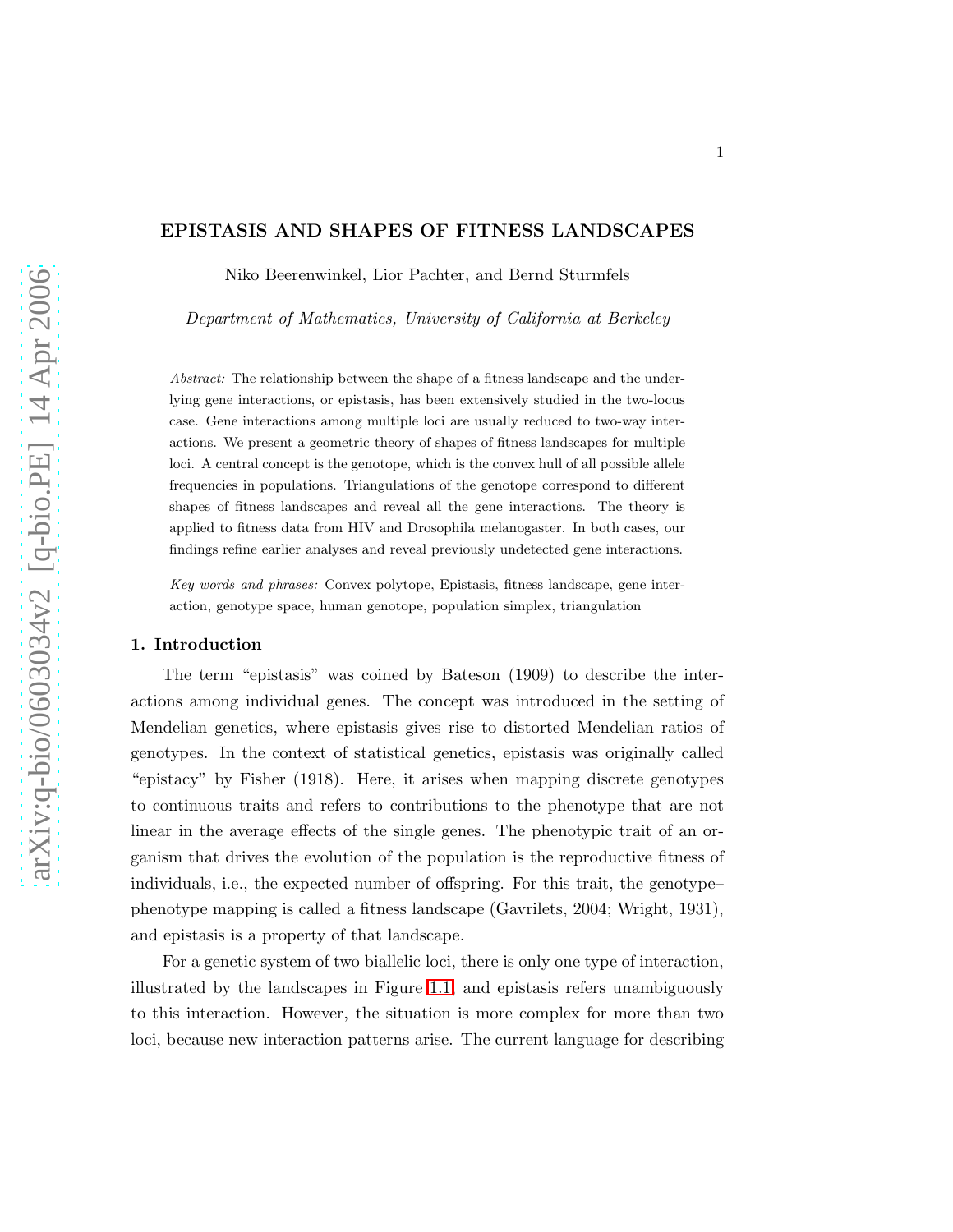

<span id="page-1-0"></span>Figure 1.1: The possible shapes of fitness landscapes on two biallelic loci. The genotope is the square. Its two triangulations correspond to negative and positive epistasis.

gene interactions does not reflect this diversity (Phillips, 1998). Indeed, the common approach of investigating epistasis by analysis of variance (ANOVA) and expressing epistatic effects as the residuals of a linear regression of fitness on the genotypes (Cordell, 2002) does not account for the intrinsic combinatorial structure of the landscapes that generalize two-locus epistasis.

For a specified set of genotypes that may involve multiple loci, we characterize all possible interactions among them. Our characterization is based on a geometric object, the *genotope*, which is the convex hull of the possible allele frequency vectors. The regular triangulations (De Loera et al., 2006) of the genotope encode the genotype interactions in the fitness landscape. The biological problem of studying genotype interactions for a fitness landscape is thus equivalent to the combinatorial problem of finding the shape of the fitness landscape, i.e., the triangulation of the genotope that is induced by the fitness landscape.

In Sections 2 to 4, the mathematical concepts are introduced and illustrated in several examples. For simplicity, we focus primarily on the case of a population of haploid individuals (or, equivalently, of homozygous diploids). Nevertheless, our concepts and algorithms are not limited to haploids, and in Example [2.5](#page-5-0) we briefly indicate the modifications necessary for diploids.

In Section 5, we discuss the three-locus two-allele system, which amounts to classifying the 74 triangulations of the 3-cube. Table [5.1](#page-16-0) is the direct generalization of the list of possible shapes for two biallelic loci, shown in Figure [1.1.](#page-1-0)

In Sections 6 and 7, we apply our method to two published fitness land-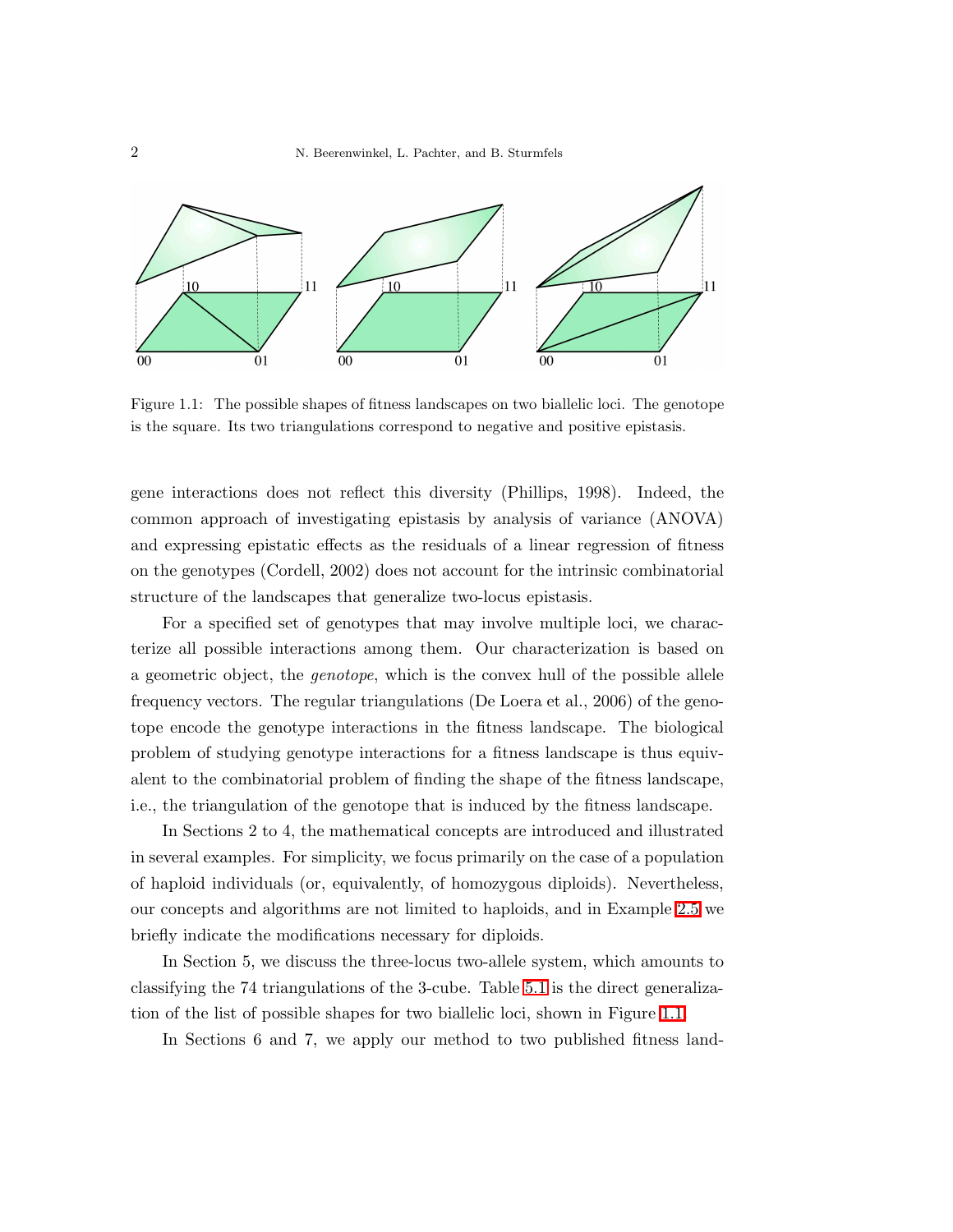scapes. Section 6 deals with a biallelic three-locus system in HIV (Segal et al., 2004) and emphasizes the modeling of measurement error. Section 7 revisits the five-locus system in Drosophila melanogaster studied by Whitlock and Bourguet (2000). The shape of their Drosophila fitness landscape is a triangulation of the 5-dimensional cube (the genotope) into 110 simplices, listed in Figure [7.7.](#page-26-0)

Our discussion in Section 8 compares our approach with other studies of fitness landscapes. It also raises the challenge of determining the *human genotope* and its biologically relevant triangulations from suitable haplotype data.

### 2. Populations and the Genotope

We fix a finite alphabet  $\Sigma$  of size l, which labels the l different alleles at a genetic locus of interest. The elements of  $\Sigma$  may correspond to variants of a gene, to the nucleotides at a genome position ( $\Sigma = \{A, C, G, T\}, l = 4$ ), or to the amino acids at a codon position in a gene  $(l = 20)$ . The biallelic case  $(\Sigma = \{0, 1\}, l = 2)$  arises frequently in genomics, where it is known that most SNPs (single nucleotide polymorphisms) have two types.

The allele frequencies at a certain locus define a probability distribution on the alphabet  $\Sigma$ . The set of all probability distributions on  $\Sigma$  is identified with the  $(l-1)$ -dimensional standard simplex

$$
\Delta_{\Sigma} = \{(p_1, p_2, \ldots, p_l) \in [0, 1]^l : p_1 + p_2 + \cdots + p_l = 1\}.
$$

We consider n loci, all with the same alphabet  $\Sigma$  of alleles, and we denote by  $\Sigma^n$ the set of sequences of length n over  $\Sigma$ . The elements of  $\Sigma^n$  are identified with the vertices of the *n*-fold direct product of simplices  $\Delta_{\Sigma}^{n} = (\Delta_{\Sigma})^{n}$ . This product is a convex polytope (Ziegler, 1995) of dimension  $ln - n$  having  $l^n$  vertices. In particular, in the binary case,  $\Delta_{\{0,1\}}^n$  is the standard *n*-dimensional cube.

A *genotype space* is any subset  $\mathcal G$  of  $\Sigma^n$ . For a given genotype space  $\mathcal G$ , let  $\Pi_{\mathcal G}$ be the convex hull of all vertices in  $\Delta^n_{\Sigma}$  that are indexed by sequences in  $\mathcal{G}$ . The set  $\Pi_{\mathcal{G}}$  is a subpolytope of  $\Delta^n_{\Sigma}$ . We call  $\Pi_{\mathcal{G}}$  the *genotope*. A point v in the genotope is an *n*-tuple of allele frequencies. To be precise, if  $v = (v_1, \ldots, v_n) \in \Pi_{\mathcal{G}} \subseteq \Delta_{\Sigma}^n$ then  $v_i \in \Delta_{\Sigma}$  represents the allele frequencies at locus *i*.

### Example 2.1. (Genotype lattices)

In the study of directed evolution in (Beerenwinkel et al., 2006) the alphabet is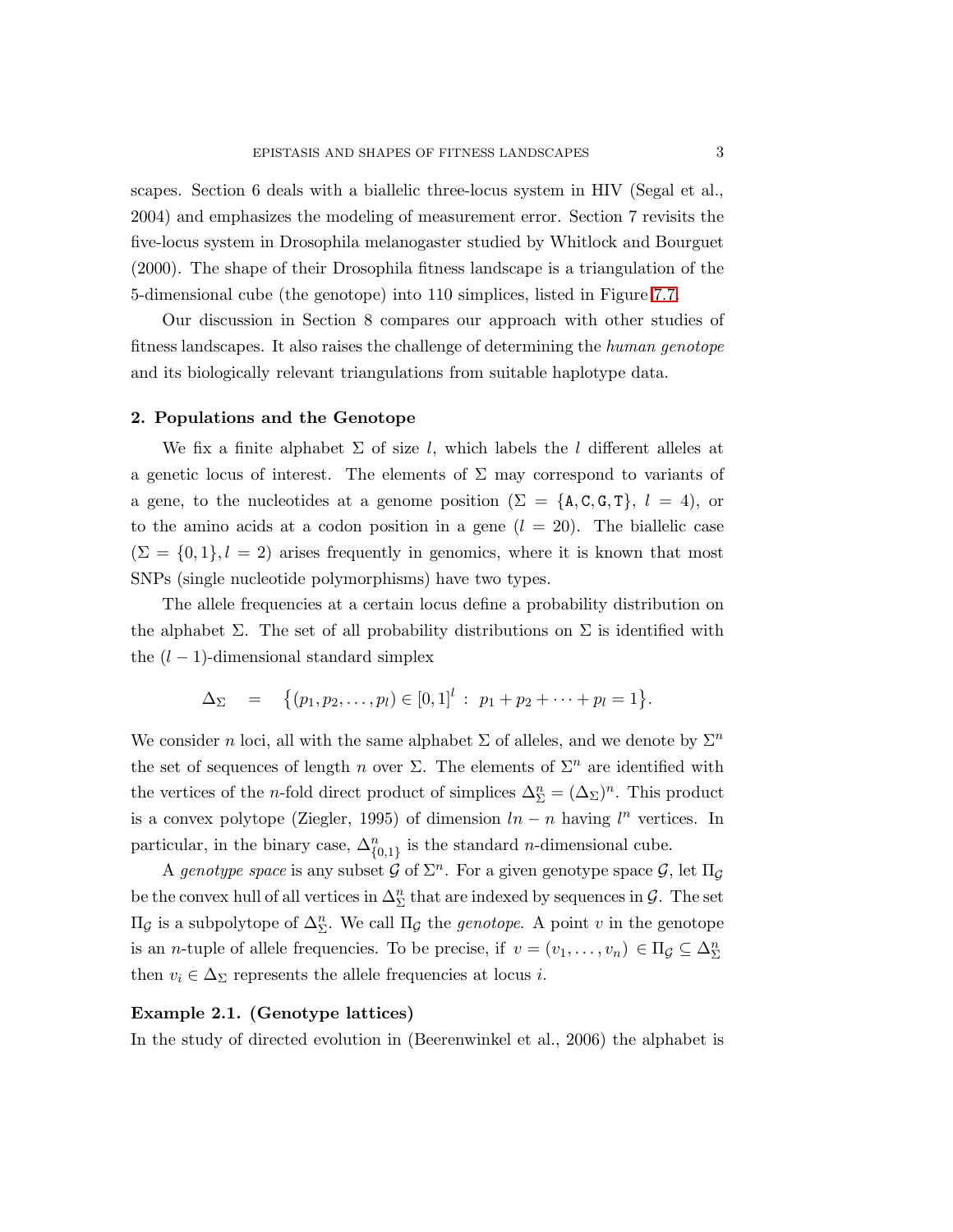4 N. Beerenwinkel, L. Pachter, and B. Sturmfels



<span id="page-3-1"></span>Figure 2.2: A three-dimensional genotope from the HIV data of Section 6.

 $\Sigma = \{0,1\}$  and the genotype space G is the distributive lattice induced by an event poset  $\mathcal E$  with *n* elements. The genotope  $\Pi_{\mathcal G}$  is the *order polytope* of the poset  $\mathcal{E}$ . If the event poset  $\mathcal{E}$  is empty then  $\mathcal{G} = \{0,1\}^n$ , the genotope  $\Pi_{\mathcal{G}}$  is the *n*-dimensional cube. The case  $n = 2$  is Example [2.4.](#page-4-0) The case  $n = 3$  is discussed in detail in Section 4. For an example of a non-empty event poset consider  $n = 3$ and  $\mathcal{E} = \{2 < 3\}$ , meaning that the second event has to occur before the third event can happen. The induced genotype lattice has six genotypes,

$$
\mathcal{G} = \{000, 001, 011, 100, 101, 111\},\tag{2.1}
$$

<span id="page-3-2"></span>and the corresponding genotope  $\Pi_{\mathcal{G}}$  is a triangular prism.

# Example 2.2. (A genotope from HIV fitness data)

Consider the genotype space

$$
\mathcal{G} = \{000, 110, 011, 100, 101, 111\},\tag{2.2}
$$

which differs from the one in  $(2.1)$  only by the second genotype. This  $\mathcal G$  does not form a distributive lattice, so it does not arise in the setting of (Beerenwinkel et

<span id="page-3-0"></span> $\Box$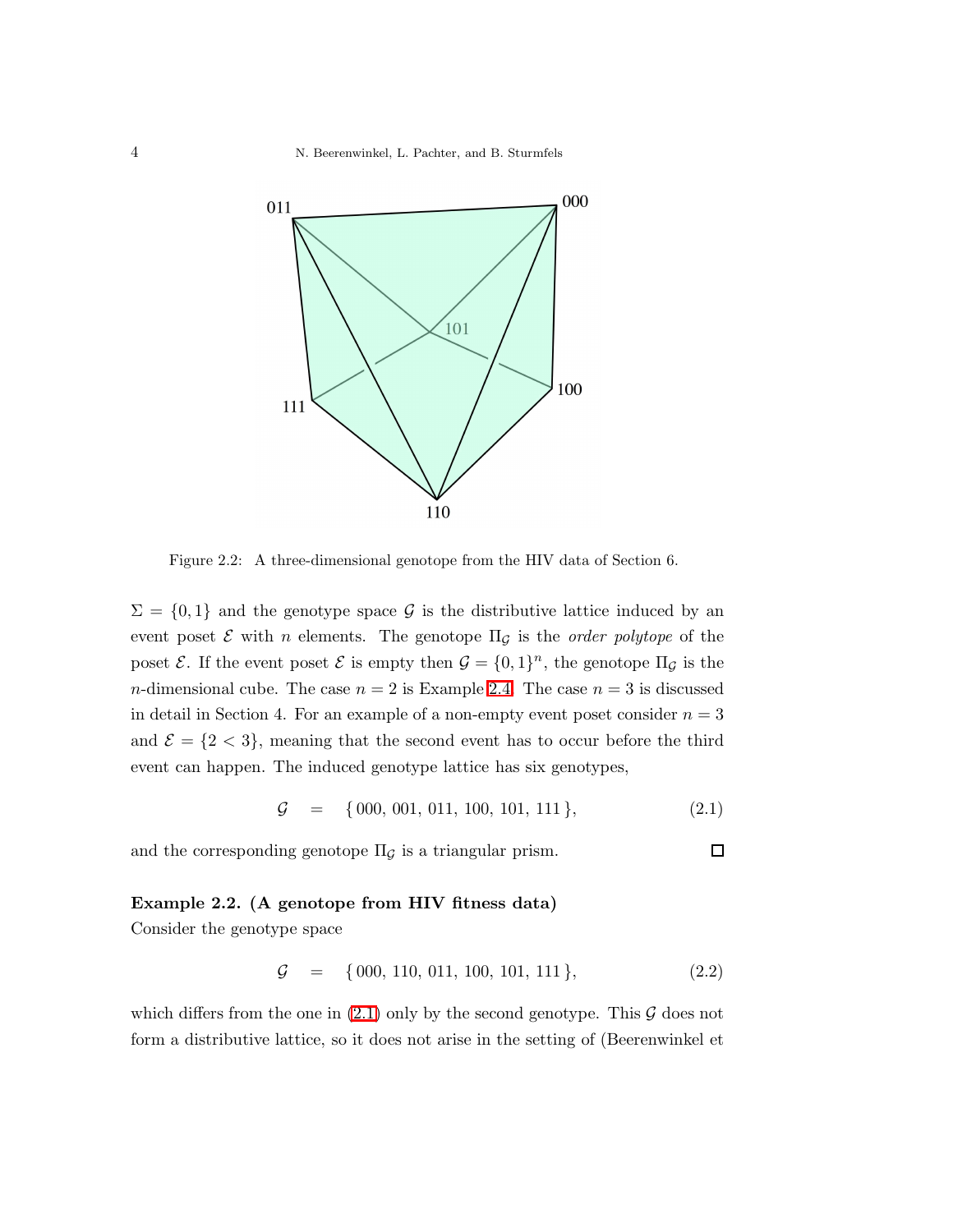al., 2006). The genotope  $\Pi_G$  has six triangular faces and one square face (Figure [2.2\)](#page-3-1). This genotope appears in our analysis of the HIV data in Section 6.  $\Box$ 

By a *population* on  $\mathcal G$  we shall mean any probability distribution  $p$  on the set G. For any genotype  $g \in \mathcal{G}$ , the coordinate  $p_g$  of p represents the fraction of the population that is of genotype g. A population is a point in the *population simplex*  $\Delta_{\mathcal{G}}$ . The population simplex and the genotope are related via the marginalization map  $\rho$ , which maps a population p to its n-tuple of allele frequencies,

$$
\rho: \Delta_{\mathcal{G}} \to \Pi_{\mathcal{G}} \subset \Delta_{\Sigma}^n, \quad (p_{\sigma_1 \dots \sigma_n})_{\sigma \in \Sigma^n} \mapsto \left( \left( \sum_{\sigma: \sigma_i = \tau} p_{\sigma_1 \dots \sigma_n} \right)_{\tau \in \Sigma} \right)_{i=1,\dots,n}.
$$

If the population  $p$  consists of a single genotype  $q$ , then  $p$  is the unit vector whose coordinates are  $p_g = 1$  and  $p_h = 0$  for all  $h \in \mathcal{G}\backslash\{g\}$ . Its allele frequency vector  $\rho(g)$  is a list of n unit vectors, each of length l. The unit vector  $\rho(g)_i$  is the vertex of the simplex  $\Delta_{\Sigma}$  indexed by the *i*-th allele of the genotype g. Thus  $\rho(g)$ is a vertex of the genotope  $\Pi_{\mathcal{G}}$ , and all vertices arise in this manner. Since the marginalization map  $\rho$  is linear, we conclude:

<span id="page-4-0"></span>**Proposition 2.3.** *The genotope*  $\Pi_G$  *equals the set of all possible n-tuples of allele frequencies that may arise from a population on the genotype space* G*.*

### Example 2.4. (Tetrahedron maps onto square)

Let  $n = 2$ ,  $\Sigma = \{0, 1\}$ , and consider the genotype space  $\mathcal{G} = \{00, 01, 10, 11\}$ . The set  $\Delta_{\mathcal{G}}$  of probability distributions on  $\mathcal{G}$  is a tetrahedron in 4-space,

$$
\Delta_{\mathcal{G}} = \left\{ (p_{00}, p_{01}, p_{10}, p_{11}) \in [0, 1]^4 \mid p_{00} + p_{01} + p_{10} + p_{11} = 1 \right\}.
$$

The genotope  $\Pi$ <sub>G</sub> is the square  $\Delta_{\Sigma} \times \Delta_{\Sigma}$ . A population p is a point in the tetrahedron whose allele frequencies are given by the marginalization map

$$
\rho(p_{00}, p_{01}, p_{10}, p_{11}) = ((p_{00} + p_{01}, p_{10} + p_{11}), (p_{00} + p_{10}, p_{01} + p_{11})).
$$

If we identify the square  $\Pi_{\mathcal{G}} = \Delta_{\Sigma}^2$  with the convex hull of the four points  $(0,0)$ ,  $(0, 1), (1, 0), (1, 1)$  in the plane, then the marginalization map is the following projection (see Figure [2.3\)](#page-5-1) from the tetrahedron onto the square:

$$
\rho(p_{00}, p_{01}, p_{10}, p_{11}) = (p_{10} + p_{11}, p_{01} + p_{11}).
$$

The two coordinates are the frequencies at the two loci of the allele "1".  $\Box$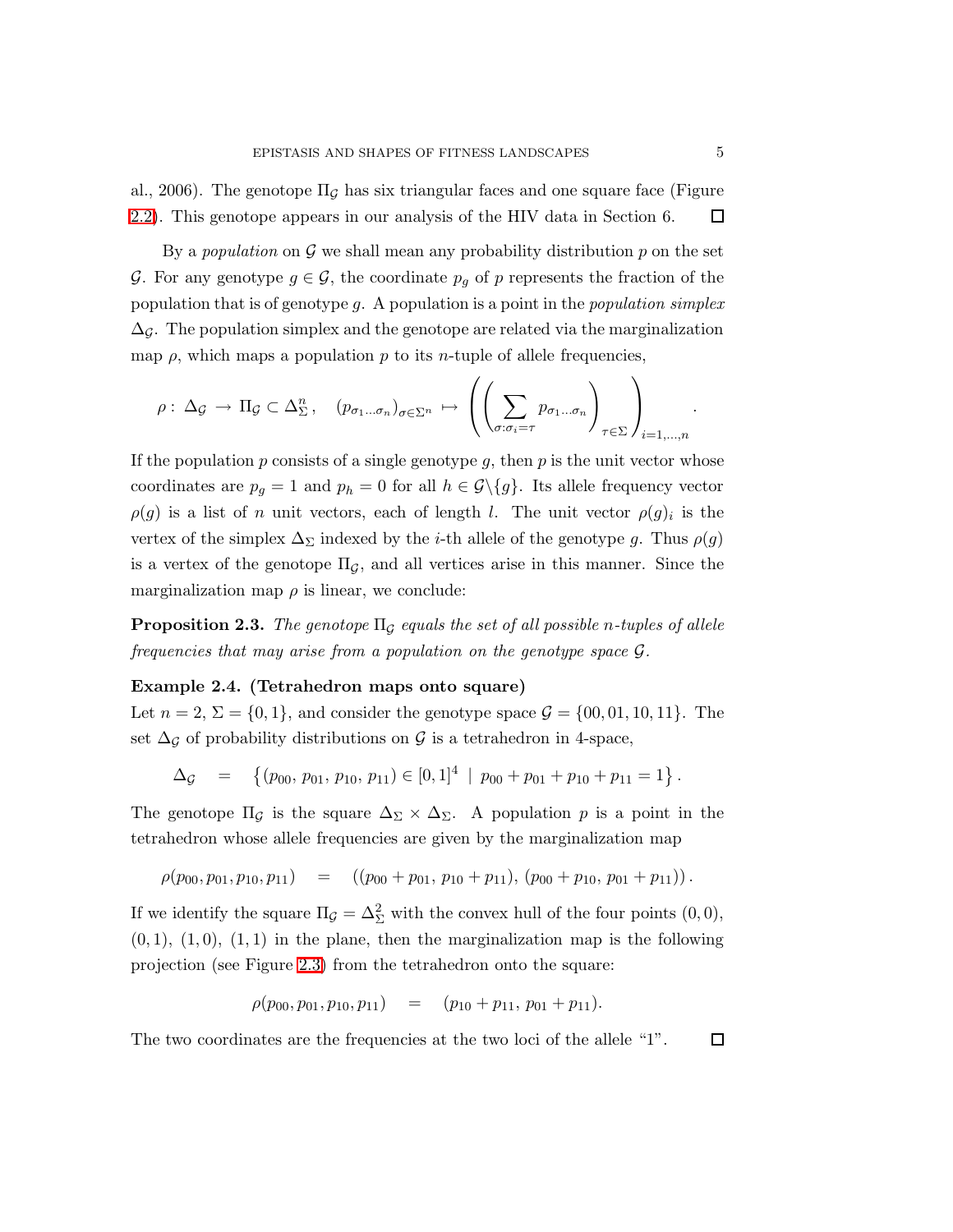6 N. Beerenwinkel, L. Pachter, and B. Sturmfels



<span id="page-5-1"></span>Figure 2.3: Population simplex and genotope for one diploid biallelic locus.

# <span id="page-5-0"></span>Example 2.5. (From haploids to diploids)

The mathematical set-up introduced so far is for haploids only. It can be extended to diploids using either of the following two equivalent approaches. The allele frequencies of diploid populations can be modeled by scaling each simplex in  $\Delta^n_\Sigma$ by a factor of two, so that the genotope sits inside  $(2\Delta_{\Sigma})^n$ . Alternatively, we could replace *n* by 2*n* and then restrict to symmetric populations in  $\Delta_{\Sigma}^{2n}$ .

To illustrate both approaches, we consider a single biallelic locus  $(l = 2,$  $n = 1$ ) with genotypes aa, AA, aA, Aa, where we identify Aa with aA. The population simplex is a triangle, and the genotope  $2\Delta_{\Sigma}$  is a line segment whose end points are labeled aa and AA and whose midpoint is labeled by  $Aa = aA$ . This picture arises from  $\Delta_{\Sigma^2} \to \Delta_{\Sigma}^2$  by intersecting with a plane. The genotope is the diagonal segment in the square of Example [2.4,](#page-4-0) and the population triangle is a cross-section of the tetrahedron, depicted in Figure [2.3.](#page-5-1) A point in the population triangle has three coordinates  $(p_{aa}, p_{aA}, p_{AA})$  where  $p_{aa}$  is the frequency of genotype aa,  $p_{AA}$  that of genotype  $AA$ , and  $2p_{aA}$  that of genotype  $Aa = aA$ .  $\Box$ 

Returning to the general haploid model, we give an interpretation of the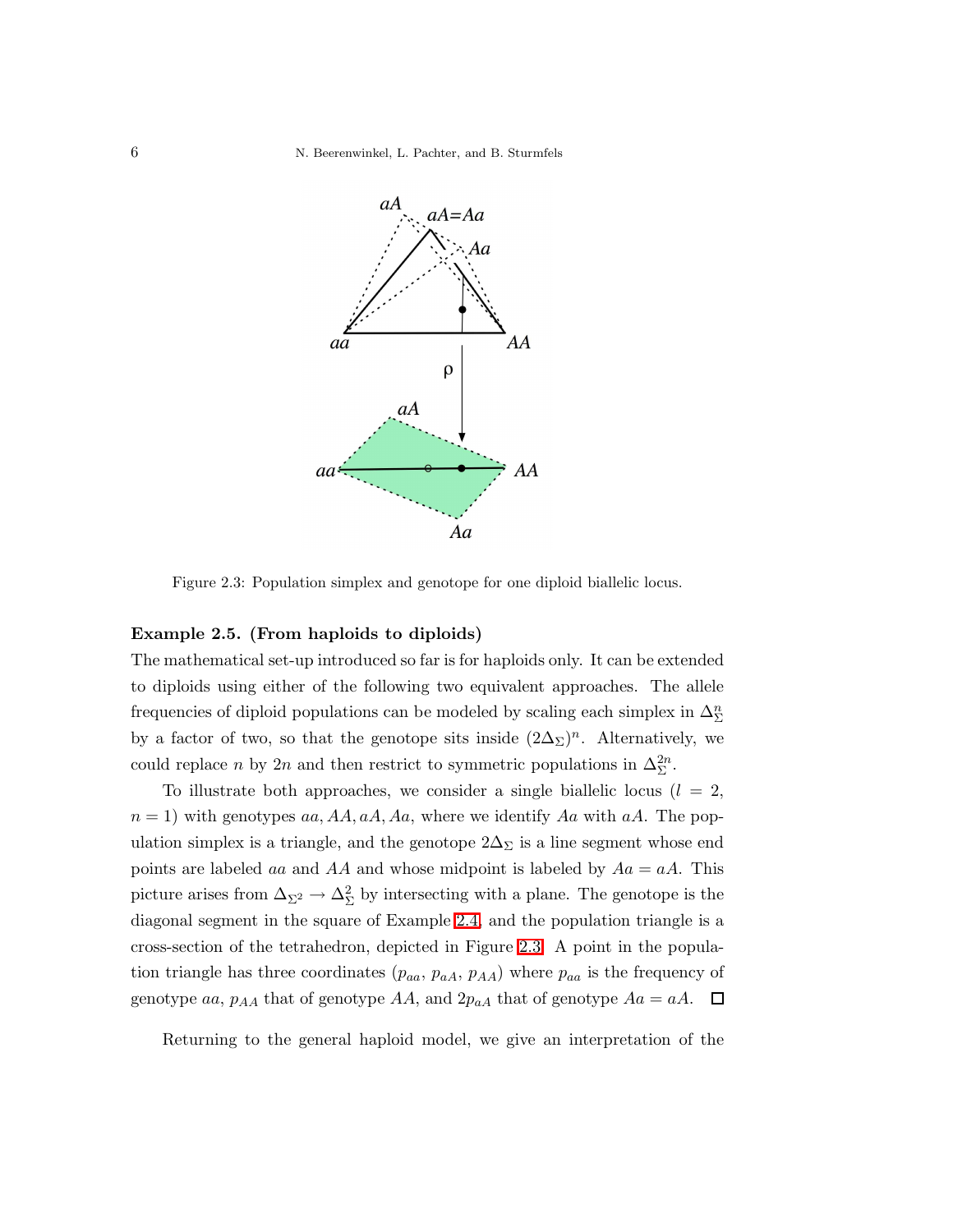fiber of a point in the genotope  $\Pi_{\mathcal{G}}$  under the the marginalization map  $\rho$ . The fiber over  $v \in \Pi_G$  is the following polytope inside the population simplex:

<span id="page-6-1"></span><span id="page-6-0"></span>
$$
\rho^{-1}(v) = \{ p \in \Delta_{\mathcal{G}} : \rho(p) = v \}. \tag{2.3}
$$

 $\bf{Remark 2.6.}$  *If*  $v$  *is any*  $n$ -tuple of allele frequencies then its fiber  $\rho^{-1}(v)$  consists *of all populations* p *which have the specified allele frequencies* v*.*

If all coordinates of v are non-zero, then  $\rho^{-1}(v)$  is a polytope of dimension

$$
c(\mathcal{G}) = \dim(\Delta_{\mathcal{G}}) - \dim(\Pi_{\mathcal{G}}) = |\mathcal{G}| - \dim(\Pi_{\mathcal{G}}) - 1. \tag{2.4}
$$

For the full genotype space  $\mathcal{G} = \Sigma^n$  we have  $c(\mathcal{G}) = l^n - n - 1$ . In particular, in Example [2.4](#page-4-0) the dimension is one, and in Example [2.2](#page-3-2) the dimension is two.

Since the fibers [\(2.3\)](#page-6-0) over the genotope  $\Pi_{\mathcal{G}}$  characterize populations with constant allele frequency vectors, we can restrict our attention to these fibers whenever the allele frequencies are fixed. For example, if evolution acts on the genotype space by recombination, but without mutation and selection, then the allele frequencies of the population are constant for every generation. Hence, such evolutionary dynamics can be modeled by a dynamical system on  $\rho^{-1}(v)$ .

Our geometric theory is adapted to the fact that, in biological systems, the set  $G$  of observed genotypes is usually significantly smaller than the number  $l^n$ of possible genotypes. Specifically, for binary data  $(l = 2)$  on many loci (say,  $n \geq 20$ , the genotope is never an *n*-cube, and its dimension is smaller than *n* due phenomena such as linkage. The frequently heard assertion that dimensions of genotype spaces and fitness landscapes increase exponentially in the sequence length is thus misleading. Even for large data sets, the complexity of the genotope  $\Pi_G$  can be expected to be in the tractable range of polyhedral algorithms.

#### 3. Fitness Landscapes and Interaction Coordinates

A *fitness landscape* on a genotype space  $\mathcal{G}$  is a function  $w: \mathcal{G} \to \mathbb{R}$ . Each coordinate  $w_q$  of w denotes the logarithm of the reproductive fitness of genotype g. The space of all fitness landscapes is the  $|\mathcal{G}|$ -dimensional R-vector space  $\mathbb{R}^{\mathcal{G}}$ .

In the study of gene interactions one considers linear combinations of the measured coordinates  $w_g$ . These linear combinations express epistatic effects. Certain collections of such linear forms play the role of interaction coordinates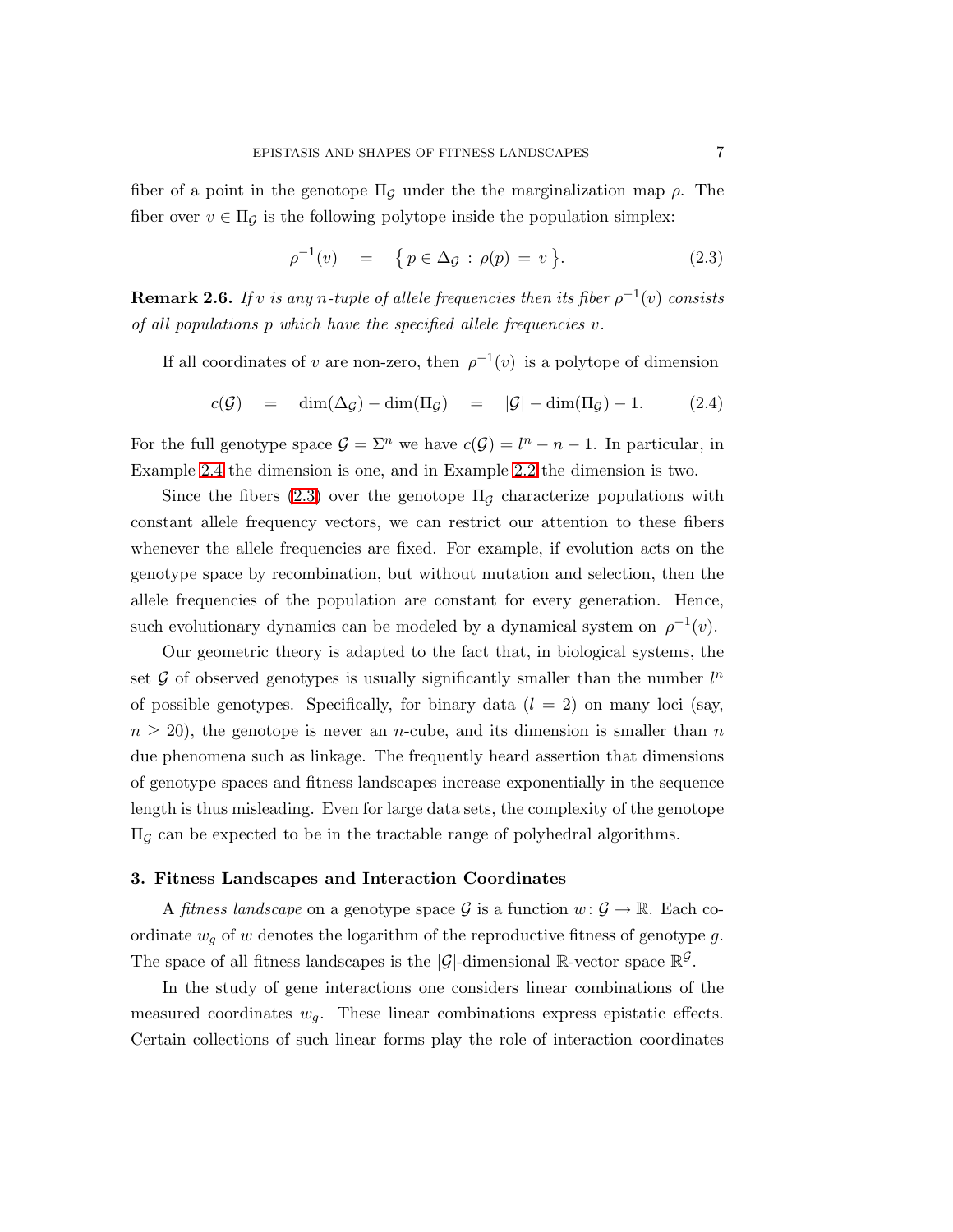<span id="page-7-0"></span>on  $\mathbb{R}^{\mathcal{G}}$ . Both the sign and the magnitude of these interaction coordinates are of interest when examining the fitness landscape w of a biological system.

# Example 3.7. (Two triangles over a square)

As in Example [2.4,](#page-4-0) let  $G = \{0, 1\}^2 = \{00, 01, 10, 11\}$ , so the genotope  $\Pi_G$  is a square. A fitness landscape w is specified by the four numbers  $w_{00}$ ,  $w_{01}$ ,  $w_{10}$ , and  $w_{11}$ , which we visualize as heights over the vertices of the square  $\Pi_{\mathcal{G}}$ . The interaction between the two loci is measured by the *epistasis*

$$
u = w_{00} + w_{11} - w_{01} - w_{10}.
$$

This defines three equivalence classes in the space of fitness landscapes according to whether the epistasis  $u$  is positive, negative, or zero. This trichotomy is depicted in Figure [1.1.](#page-1-0) This geometric view of genotype interaction leads us (in Section 4) to a natural concept of shapes of fitness landscapes for  $n > 2$  loci.  $\Box$ 

Let  $\mathcal{L}_{\mathcal{G}}$  be the subspace of  $\mathbb{R}^{\mathcal{G}}$  consisting of all fitness landscapes w which have no interaction. Mathematically, w is in  $\mathcal{L}_{\mathcal{G}}$  if there is an affine-linear function on the genotope  $\Pi$ <sub>G</sub> whose values at the vertices are the  $w_g$ . We define the *interaction space*  $\mathcal{I}_{\mathcal{G}}$  as the vector space dual to the quotient of  $\mathbb{R}^{\mathcal{G}}$  modulo  $\mathcal{L}_{\mathcal{G}}$ :

$$
\mathcal{I}_{\mathcal{G}} \quad := \quad (\mathbb{R}^{\mathcal{G}}/\mathcal{L}_{\mathcal{G}})^*.
$$

An element of the interaction space  $\mathcal{I}_{\mathcal{G}}$  is a linear form in the unknowns  $w_q$  which vanishes identically on the subspace  $\mathcal{L}_{\mathcal{G}}$ . In Example [2.4,](#page-4-0) the space  $\mathbb{R}^{\mathcal{G}}$  is fourdimensional, its subspace  $\mathcal{L}_{\mathcal{G}}$  is three-dimensional, and  $\mathcal{I}_{\mathcal{G}}$  is the one-dimensional space spanned by  $u = w_{00} + w_{11} - w_{01} - w_{10}$ . In general, the dimension of the interaction space  $\mathcal{I}_{\mathcal{G}}$  is the quantity  $c(\mathcal{G})$  defined in Equation [2.4.](#page-6-1)

The interaction space  $\mathcal{I}_{\mathcal{G}}$  is spanned (redundantly) by a canonical set of linear forms which are known as the *circuits*. These are the linear forms whose support (i.e., the  $w_q$  which appear with non-zero coefficient) is non-empty but minimal with respect to inclusion. The circuits in  $\mathcal{I}_{\mathcal{G}}$  are unique up to scaling. Their number is usually larger than  $c(G)$  but it is bounded above by  $\binom{|G|}{c(G)-1}$ .

To see this upper bound, we note that  $\mathcal{L}_{\mathcal{G}}$  has dimension  $|\mathcal{G}| - c(\mathcal{G})$ . The circuits of  $\mathcal{I}_{\mathcal{G}}$  are computed by considering any set of  $|\mathcal{G}| - c(\mathcal{G}) + 1$  of the unknowns  $w_g$ . There exists a linear combination of these  $w_g$  which vanishes on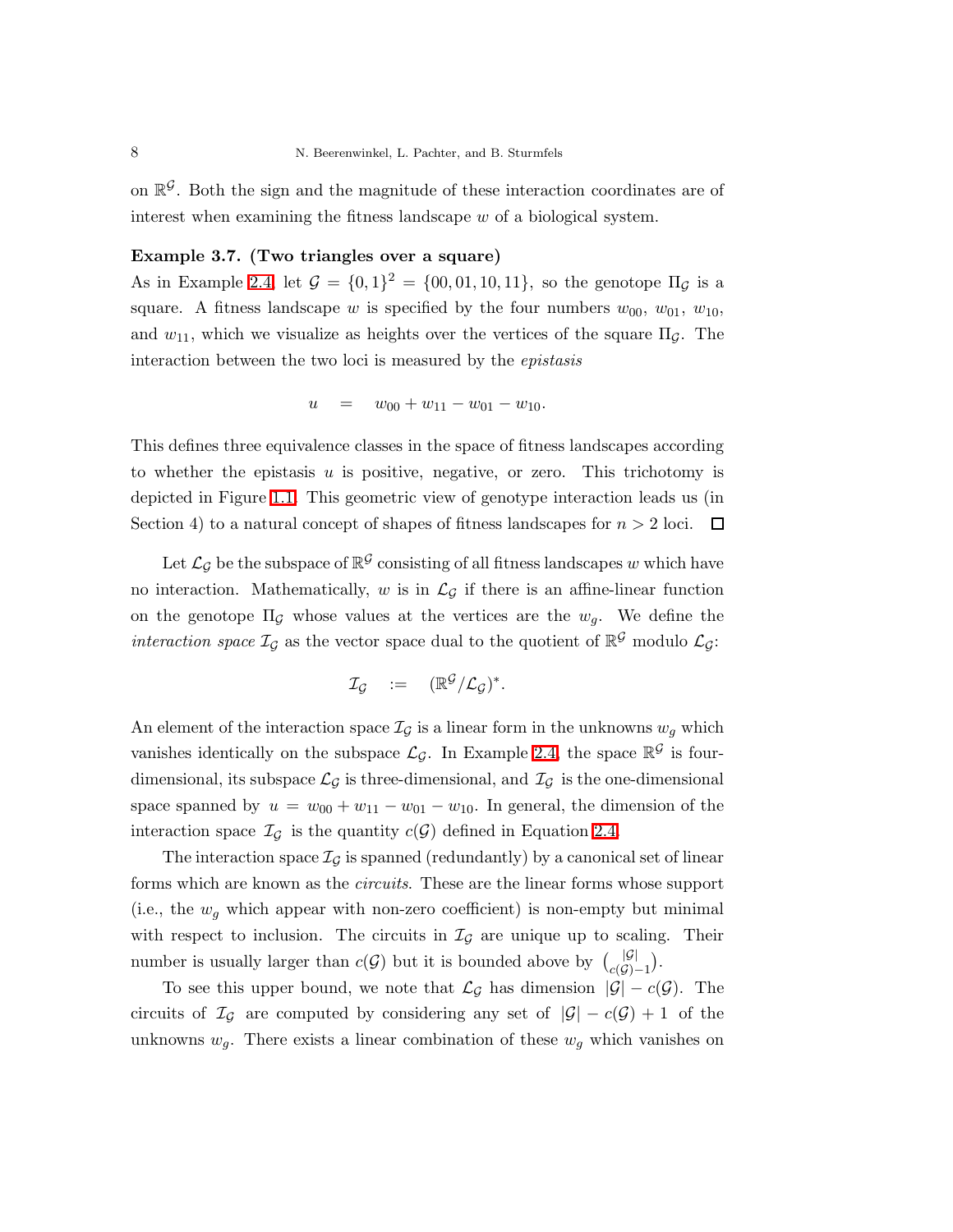$\mathcal{L}_{\mathcal{G}}$ . If this linear combination is unique (up to scaling) then it is a circuit. The converse holds as well: all circuits in  $\mathcal{I}_{\mathcal{G}}$  are found in this manner.

**Example 3.8.** Let  $\mathcal{G}$  be the genotype space in Example [2.2](#page-3-2) and Figure [2.2.](#page-3-1) We have  $|\mathcal{G}| = 6$  and  $c(\mathcal{G}) = 2$ , so our bounds say that the number of circuits is between two and six. In fact, this example has precisely four circuits:

$$
f = w_{100} - w_{101} - w_{110} + w_{111},
$$
  
\n
$$
g = w_{000} - w_{011} - w_{100} + w_{111},
$$
  
\n
$$
n = w_{011} + w_{101} + w_{110} - w_{000} - 2w_{111},
$$
  
\n
$$
s = w_{000} + w_{101} + w_{110} - w_{011} - 2w_{100}.
$$

The names  $f, g, n$ , and s were chosen to be consistent with the discussion of the ambient 3-cube in Example [3.9.](#page-8-0) The signs of these four circuits characterize the possible interactions in any fitness landscape on the genotyope space  $\mathcal{G}$ . Only eight of the 16 possible sign patters can occur, since the linear forms  $f, g, n$ , and  $\Box$ s lie in the two-dimensional space  $\mathcal{I}_{\mathcal{G}}$ . See also Figure [6.6.](#page-23-0)

For certain genotype spaces  $\mathcal{G}$ , the interaction space  $\mathcal{I}_{\mathcal{G}}$  will have a distinguished basis consisting of *interaction coordinates*. The choice of interaction coordinates depends on the genotope  $\Pi_{\mathcal{G}}$  and on the situation of interest. A natural choice exists in the case of the *n*-cube, where  $l = 2$  and  $\mathcal{G} = \{0, 1\}^n$ . Consider any binary string  $i_1i_2\cdots i_n$  which has at least two entries that are 1. For such a string  $i_1i_2\cdots i_n$  we introduce the following element of  $\mathcal{I}_{\mathcal{G}}$ :

$$
u_{i_1i_2\cdots i_n} \quad := \quad \frac{1}{2^{n-1}} \cdot \sum_{j_1=0}^1 \sum_{j_2=0}^1 \cdots \sum_{j_n=0}^1 (-1)^{i_1j_1+i_2j_2+\cdots+i_nj_n} \cdot w_{j_1j_2\cdots j_n}.
$$

The number of these linear forms equals  $c(G) = 2<sup>n</sup> - n - 1$ , and they form a basis of  $\mathcal{I}_{\mathcal{G}}$ . We call the  $u_{i_1 i_2 \cdots i_n}$  the interaction coordinates for the *n*-cube.

<span id="page-8-0"></span>The linear transformation above is the *Fourier transform* for the group  $(\mathbb{Z}_2)^n$ . It has appeared frequently in the mathematical biology literature. For instance, Feldman et al. (1974) and Karlin and Feldman (1970) used it to study equilibria of dynamical evolutionary systems on two and three binary loci. It appears in linkage analysis (Hallgrímsdóttir,  $2005$ ), and in phylogenetics, where it gives rise to Hadamard conjugation (Hendy and Charleston, 1993).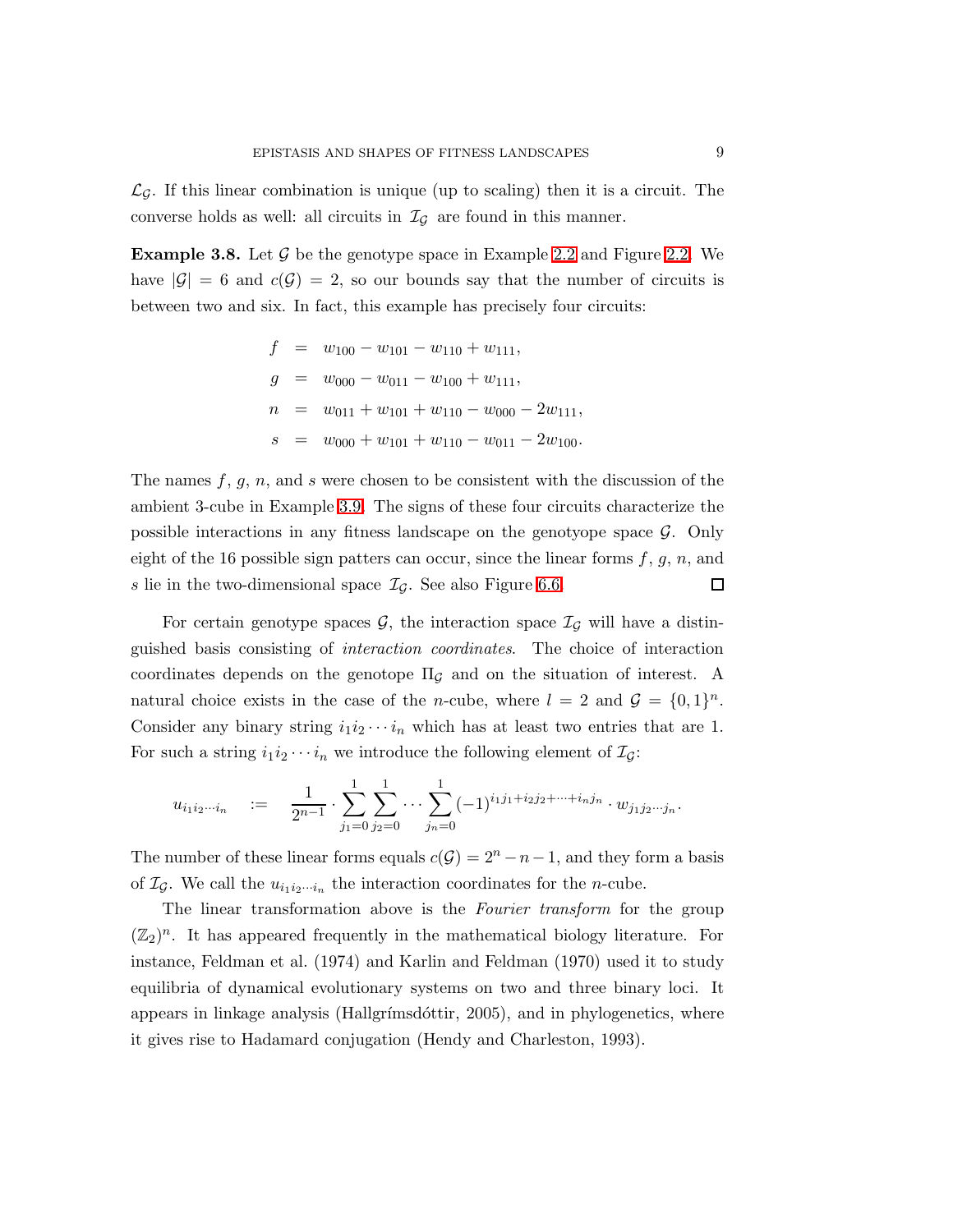Example 3.9. (The 3-cube) We discuss the interaction space for the threedimensional cube  $(n = 3, l = 2)$ . The four interaction coordinates are

$$
u_{110} = (w_{000} + w_{001}) + (w_{110} + w_{111}) - (w_{010} + w_{011}) - (w_{100} + w_{101})
$$
  
\n
$$
u_{101} = (w_{000} + w_{010}) + (w_{101} + w_{111}) - (w_{001} + w_{011}) - (w_{100} + w_{110})
$$
  
\n
$$
u_{011} = (w_{000} + w_{100}) + (w_{011} + w_{111}) - (w_{001} + w_{101}) - (w_{010} + w_{110})
$$
  
\n
$$
u_{111} = (w_{000} + w_{011} + w_{101} + w_{110}) - (w_{100} + w_{010} + w_{001} + w_{111}).
$$

These four linear forms form a natural basis for the interaction space  $\mathcal{I}_{\{0,1\}^3}$ . The interaction coordinate  $u_{110}$  measures the *marginal epistasis* between locus 1 and locus 2, and similarly for  $u_{101}$  and  $u_{011}$ . The last interaction coordinate  $u_{111}$ measures the *three-way interaction* among the loci.

The 3-cube has twenty circuits in three symmetry classes. We abbreviate the circuits of the 3-cube by the first twenty letters of the alphabet. The first six circuits corresponds to the six faces of the 3-cube, and they measure the *conditional epistasis* between two loci when the allele at the third locus is fixed:

$$
a := u_{110} + u_{111} = w_{000} - w_{010} - w_{100} + w_{110}
$$
  
\n
$$
b := u_{110} - u_{111} = w_{001} - w_{011} - w_{101} + w_{111}
$$
  
\n
$$
c := u_{101} + u_{111} = w_{000} - w_{001} - w_{100} + w_{101}
$$
  
\n
$$
d := u_{101} - u_{111} = w_{010} - w_{011} - w_{110} + w_{111}
$$
  
\n
$$
e := u_{011} + u_{111} = w_{000} - w_{001} - w_{010} + w_{011}
$$
  
\n
$$
f := u_{011} - u_{111} = w_{100} - w_{101} - w_{110} + w_{111}.
$$

The second class of circuits relates marginal epistases of two pairs of loci:

|  |  | $g := u_{110} + u_{101} = w_{000} - w_{011} - w_{100} + w_{111}$     |
|--|--|----------------------------------------------------------------------|
|  |  | $h$ := $u_{110} - u_{101}$ = $w_{001} - w_{010} - w_{101} + w_{110}$ |
|  |  | $i := u_{110} + u_{011} = w_{000} - w_{010} - w_{101} + w_{111}$     |
|  |  | $j := u_{110} - u_{011} = w_{001} - w_{011} - w_{100} + w_{110}$     |
|  |  | $k := u_{101} + u_{011} = w_{000} - w_{001} - w_{110} + w_{111}$     |
|  |  | $l := u_{101} - u_{011} = w_{010} - w_{011} - w_{100} + w_{101}.$    |

Geometrically, the six circuits  $g, h, i, j, k$ , and l correspond to squares formed by vertices of the 3-cube that slice the 3-cube into two triangular prisms.

The last class consists of eight circuits which relate the three-way interaction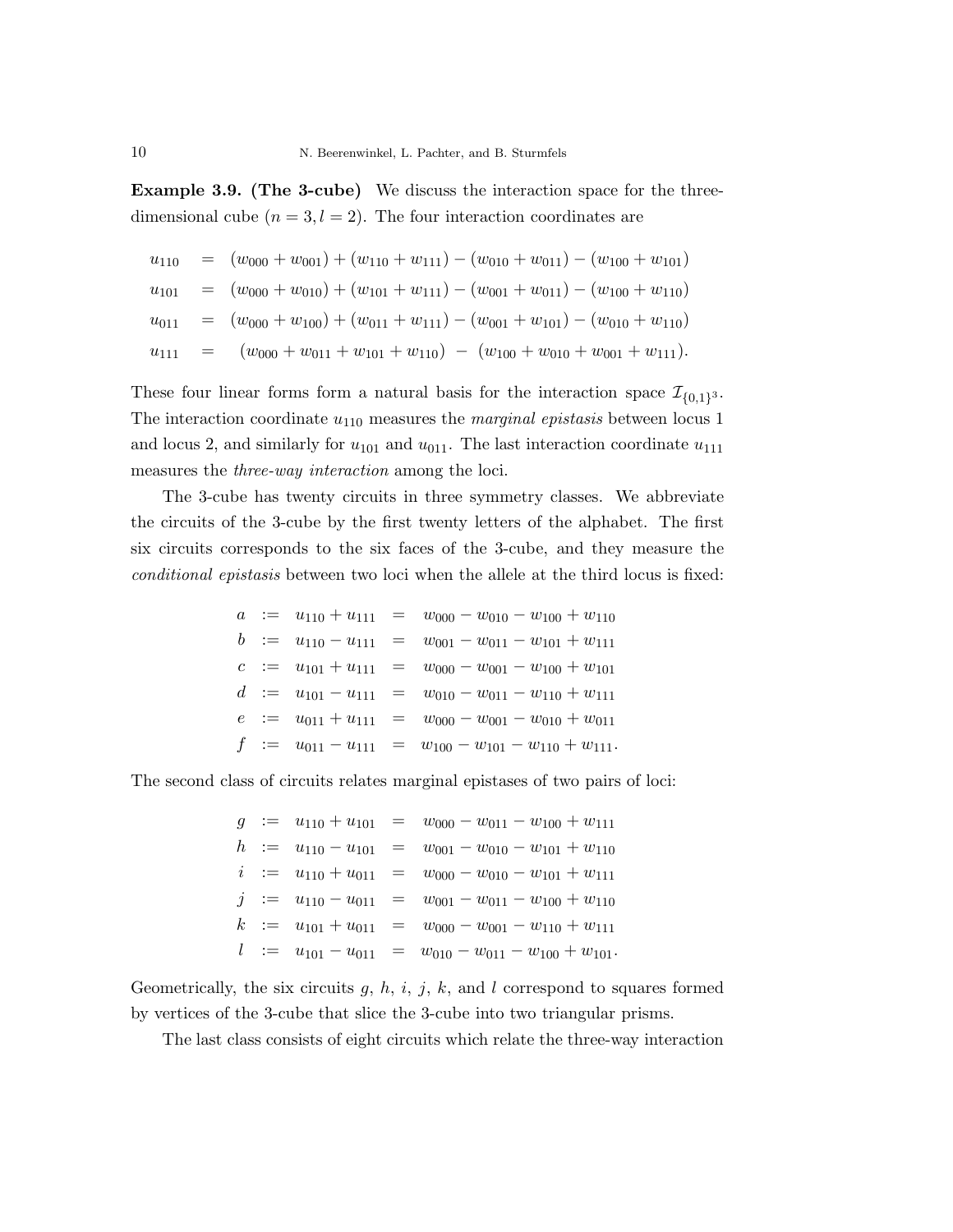to the total two-way epistasis, where signs are taken into consideration:

|  |  | $m := -u_{011} - u_{101} - u_{110} - u_{111} = w_{001} + w_{010} + w_{100} - w_{111} - 2w_{000}$    |
|--|--|-----------------------------------------------------------------------------------------------------|
|  |  | $n := -u_{011} - u_{101} - u_{110} + u_{111} = w_{011} + w_{101} + w_{110} - w_{000} - 2w_{111}$    |
|  |  | $o$ := $u_{011} + u_{101} - u_{110} - u_{111}$ = $w_{010} + w_{100} + w_{111} - w_{001} - 2w_{110}$ |
|  |  | $p := u_{011} + u_{101} - u_{110} + u_{111} = w_{000} + w_{011} + w_{101} - w_{110} - 2w_{001}$     |
|  |  | $q := u_{011} - u_{101} + u_{110} - u_{111} = w_{001} + w_{100} + w_{111} - w_{010} - 2w_{101}$     |
|  |  | $r := u_{011} - u_{101} + u_{110} + u_{111} = w_{000} + w_{011} + w_{110} - w_{101} - 2w_{010}$     |
|  |  | $s := -u_{011} + u_{101} + u_{110} + u_{111} = w_{000} + w_{101} + w_{110} - w_{011} - 2w_{100}$    |
|  |  | $t := -u_{011} + u_{101} + u_{110} - u_{111} = w_{001} + w_{010} + w_{111} - w_{100} - 2w_{011}.$   |

Geometrically, these correspond to the eight bipyramids in the 3-cube.

The sign of the interaction coordinate u in the two locus case of Example [3.7](#page-7-0) determines the nature of the epistatic interaction. In the three-locus case, one may wish to record the signs of each of the twenty circuits  $a, b, \ldots, t$ . For instance, the signs of  $a, b, c, d, e$ , and  $f$  specify all the conditional epistases of the fitness landscape w. The signs of the bipyramidal circuits  $m, n, \ldots, t$ describe a three-way interaction which does not have a two-locus interpretation. The complete list of the twenty signs characterizes all the interactions among the genotypes, and also determines (but is not equivalent to) the shape of the fitness landscape. This is made precise in Proposition [4.13.](#page-14-0)

While the detailed study of the *n*-cube for small values of  $n$  provides a useful tool for data analysis, we wish to recall that biological genotopes may not be cubes. In such cases, there may not be any choice of interaction coordinates which is as nice and canonical as that coming from the Fourier transform. Fixing a basis for the interaction space will be a matter of choice and preference. What remains canonical and natural is the full collection of all circuits of the genotope.

We conclude our discussion of gene interactions by comparing the proposed circuits to the more traditional approach of using ANOVA (Lindman, 1974). We illustrate the key difference between the two methods in the following example.

**Example 3.10. (Two DNA loci)** Consider the genotype space  $\mathcal{G} = \{A, C, G, \}$ 

 $\Box$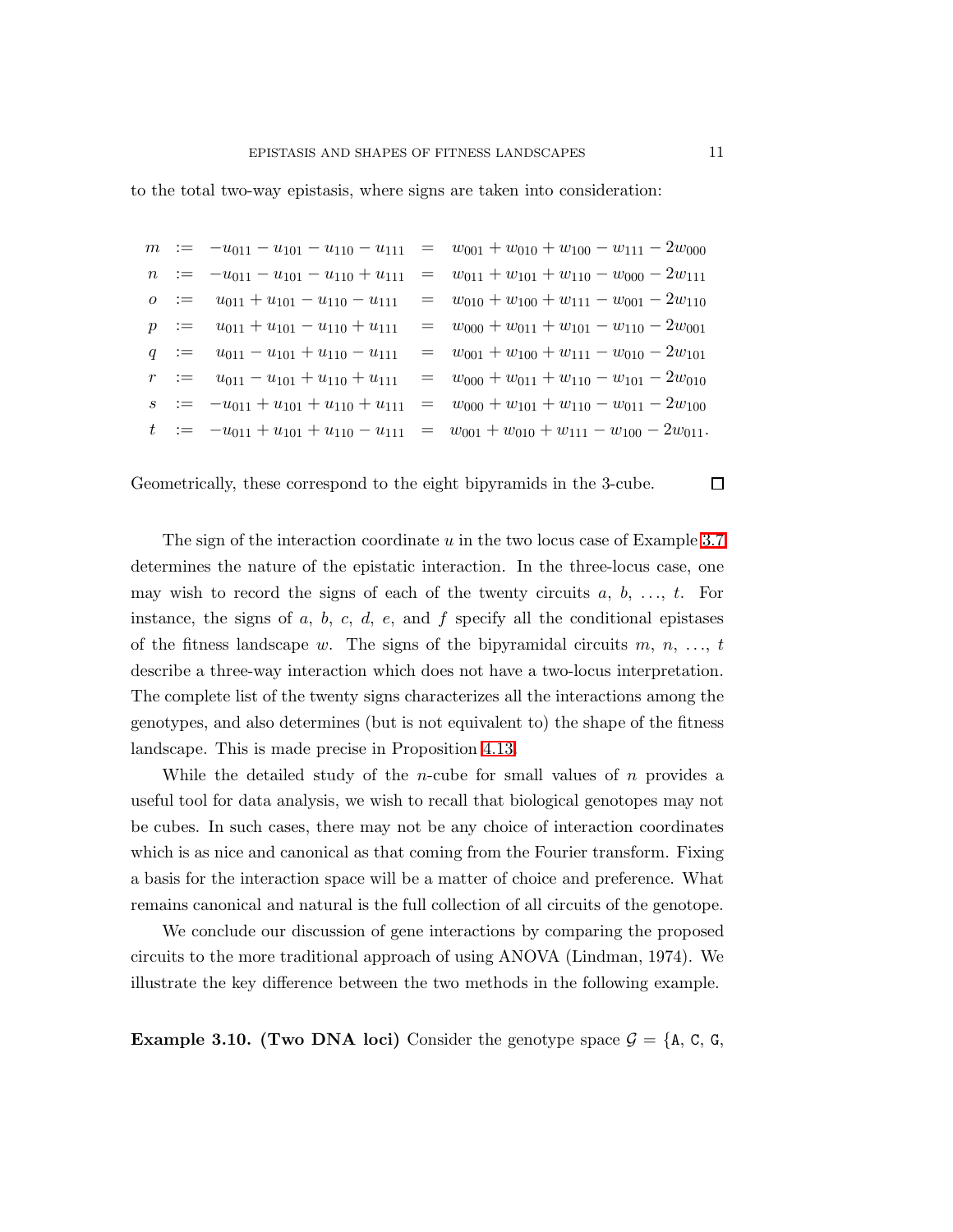$T$ <sup>2</sup> of two DNA loci. A fitness landscape on  $\mathcal G$  is a matrix

$$
w = \left(\begin{array}{cccc} w_{\tt AA} & w_{\tt AC} & w_{\tt AG} & w_{\tt AT} \\ w_{\tt CA} & w_{\tt CC} & w_{\tt CG} & w_{\tt CT} \\ w_{\tt GA} & w_{\tt GC} & w_{\tt GG} & w_{\tt GT} \\ w_{\tt TA} & w_{\tt TC} & w_{\tt TG} & w_{\tt TT} \end{array}\right).
$$

Let  $\bar{w}_{i\bullet}$  and  $\bar{w}_{\bullet j}$  denote the row and column means, respectively, of w, and denote by  $\bar{w}_{\bullet\bullet}$  the grand mean. In the 2-way ANOVA analysis of the table w, one considers the 16 linear forms

$$
w_{ij} - \bar{w}_{i\bullet} - \bar{w}_{\bullet j} + \bar{w}_{\bullet \bullet} \qquad (i, j \in \{A, C, G, T\}),
$$

which measure the direction and amount by which each fitness value differs from our expectation based only on the row and column means. By contrast, there are 204 circuits in the interaction space  $\mathcal{I}_{\mathcal{G}}$ , including, for example,

$$
w_{\text{AG}} - w_{\text{AT}} - w_{\text{TG}} + w_{\text{TT}},
$$
  

$$
-w_{\text{AG}} + w_{\text{AG}} + w_{\text{CA}} - w_{\text{CT}} - w_{\text{GG}} + w_{\text{GT}} - w_{\text{TA}} + w_{\text{TC}},
$$
  

$$
-w_{\text{AA}} + w_{\text{AG}} - w_{\text{GG}} + w_{\text{GT}} + w_{\text{TA}} - w_{\text{TT}}.
$$

Thus, the circuits measure deviation from linearity in a different, much finer way than ANOVA does.  $\Box$ 

### 4. The Shapes of Fitness Landscapes

We have defined fitness landscapes as discrete objects that assign one fitness value to each individual genotype  $g \in \mathcal{G}$ . However, in order to speak about "shape" or "curvature" of  $w : \mathbb{R} \to \mathcal{G}$ , one needs a continuous object. This dilemma is resolved by considering populations  $p \in \Delta_{\mathcal{G}}$  rather than individuals.

The fitness of a population  $p$  is defined as the average fitness of all individuals in the population. Since the individuals are grouped into classes of identical genotypes, the population fitness can be written as the dot product

$$
w \cdot p = \sum_{g \in \mathcal{G}} w_g \cdot p_g.
$$

This notion of population fitness leads to an extension of a discrete landscape  $w: \mathcal{G} \to \mathbb{R}$  to a function  $\tilde{w}$  on the full genotope  $\Pi_{\mathcal{G}}$ . The *continuous landscape*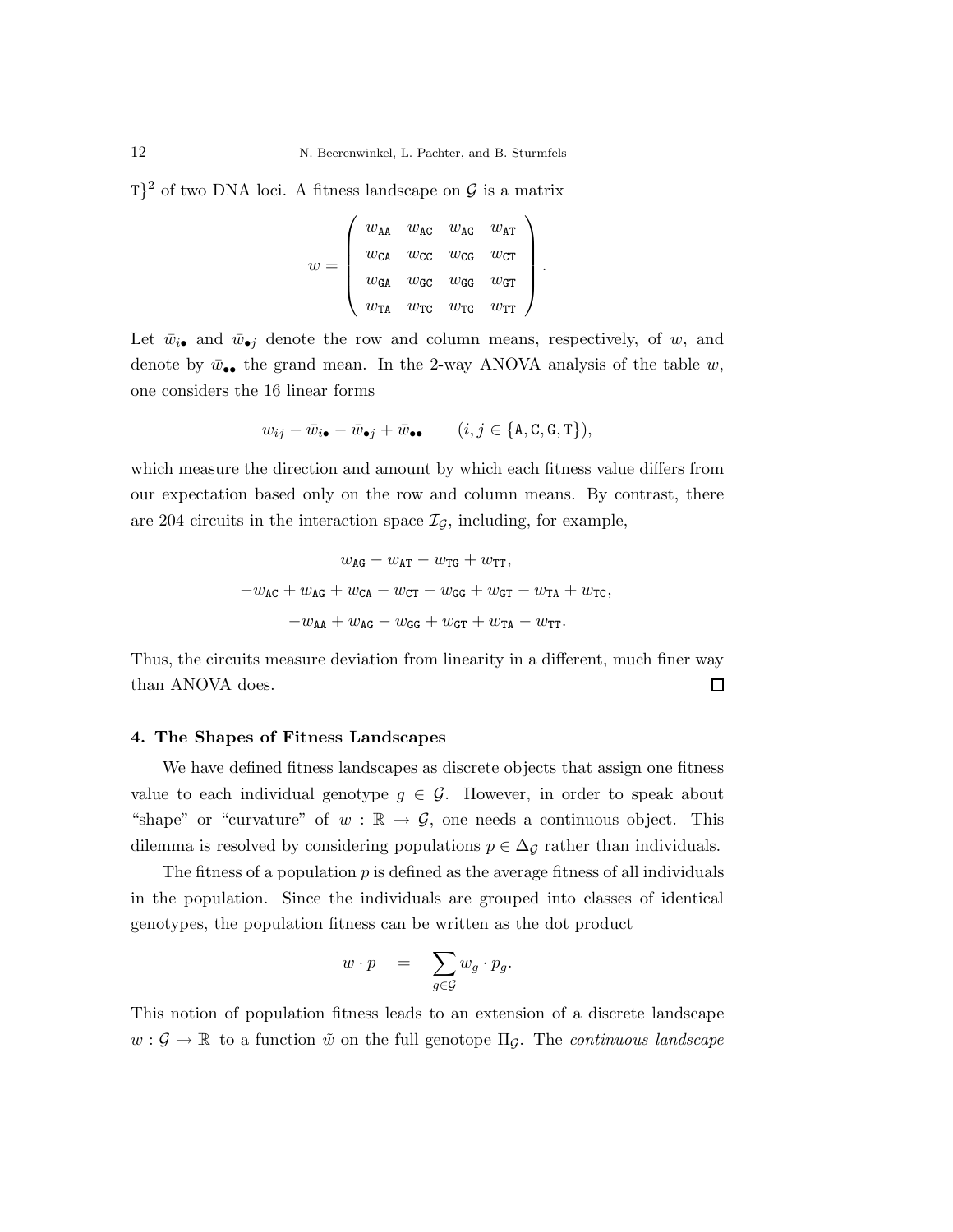$\tilde{w}: \Pi_{\mathcal{G}} \to \mathbb{R}$  derived from w assigns to each point v in the genotope the maximum fitness among all populations  $p$  with these allele frequencies. We define

$$
\tilde{w}(v) := \max \left\{ p \cdot w : p \in \rho^{-1}(v) \right\} \qquad \text{for all } v \in \Pi_{\mathcal{G}}.\tag{4.1}
$$

Computing the fitness value  $\tilde{w}(v)$  amounts to solving a  $c(\mathcal{G})$ -dimensional linear programming problem, namely, to maximizing the linear functional  $p \mapsto p \cdot w$ over the fiber  $\rho^{-1}(v)$ . The continuous landscape  $\tilde{w}$  is the smallest convex function which has the same values as w on the vertices of  $\Pi$ <sub>*G*</sub>. It is continuous and piecewise linear. Our classification of landscapes rests on the following remark.

<span id="page-12-0"></span>**Remark 4.11.** *The domains of linearity of the piecewise linear function*  $\tilde{w}$  *are the cells in a regular polyhedral subdivision*  $\Pi_G[w]$  *of the genotope*  $\Pi_G$ .

We refer to the book of De Loera et al. (2006) for an introduction to the geometry of polyhedral subdivisions. Remark [4.11](#page-12-0) appears in (De Loera et al., 2006, Chap. 2). We call the induced polyhedral subdivision  $\Pi_{\mathcal{G}}[w]$  the *shape* of the fitness landscape w. For almost all fitness landscapes  $w \in \mathbb{R}^{\mathcal{G}}$ , the subdivision  $\Pi_G[w]$  will be a *regular triangulation*, i.e., a subdivision all of whose cells are simplices. We call such landscapes *generic fitness landscapes*.

The simplices in the triangulation  $\Pi_G[w]$  have a natural interpretation in terms of populations. For any *n*-tuple of allele frequencies  $v \in \Pi_{\mathcal{G}}$ , there is a unique fittest population p with  $\rho(p) = v$ . The genotypes that occur in this fittest population are the vertices of the simplex of  $\Pi_G[w]$  which contains v. Thus, knowing the shape of a fitness landscape  $w$  is equivalent to knowing all the fittest populations for w. For instance, in Example [3.7,](#page-7-0) if  $w$  has positive epistasis, then 01 and 10 cannot coexist in a fittest population, so any fittest population consists either of genotypes in the triangle  $\{00, 01, 11\}$  or of genotypes in  $\{00, 10, 11\}$ .

The number of shapes of fitness landscapes on a fixed genotype space  $\mathcal G$  is finite. If  $\mathcal G$  has few elements (say, less than twenty), then a complete list of all generic shapes can be compiled using the software TOPCOM (Rambau, 2002) which enumerates triangulations. For instance, the number of generic shapes of fitness landscapes on the cube  $\{0,1\}^n$  is two if  $n=2$ , and it is 74 if  $n=3$  (Table [5.1\)](#page-16-0). In Section 5, we discuss the 74 shapes of fitness landscapes on  $\{0,1\}^3$ .

In order to classify all shapes of fitness landscapes on a genotype space G, we need to list all polyhedral subdivisions of the genotope ΠG. This set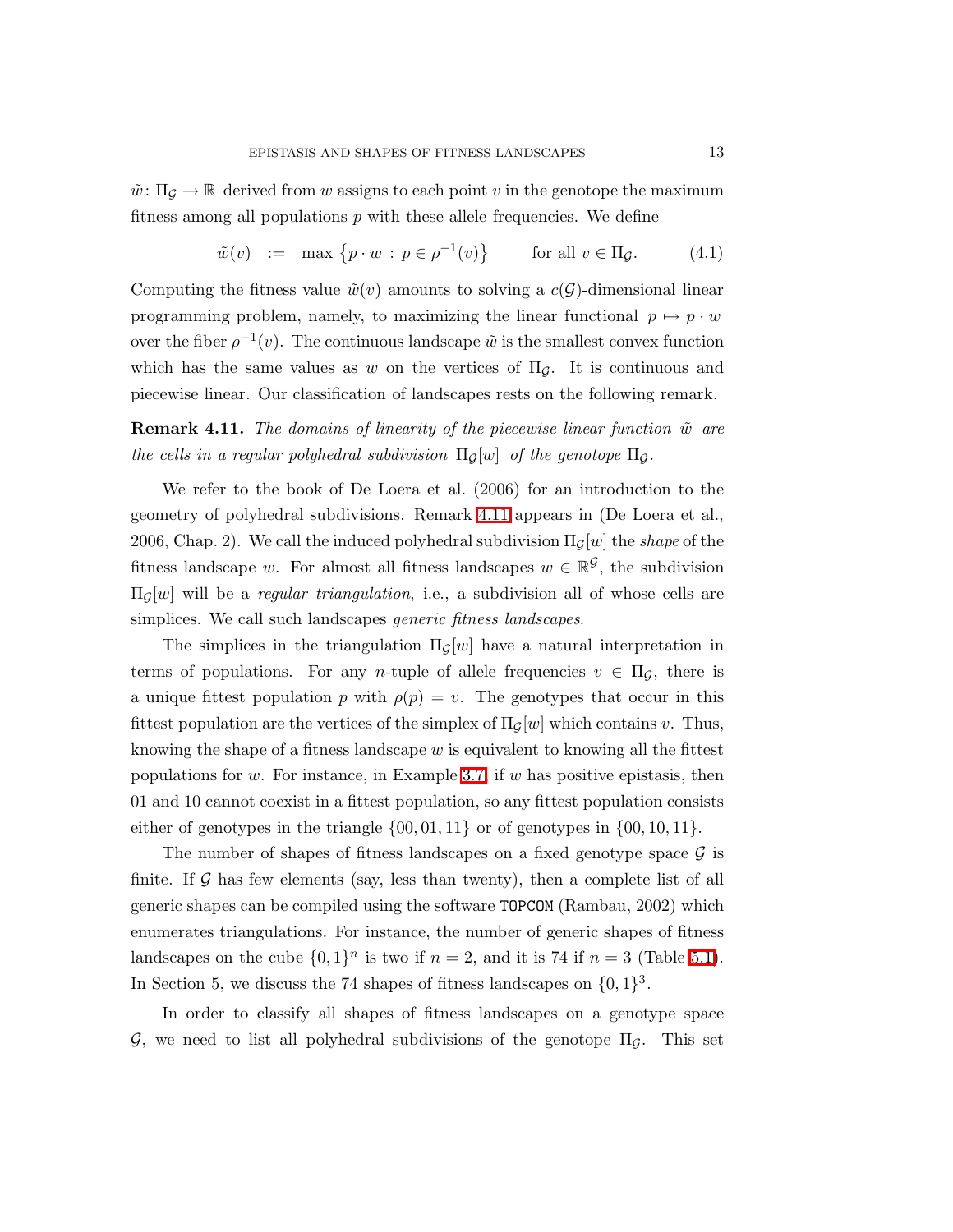of subdivisions is represented by the *secondary polytope*  $\Sigma_G$  (De Loera et al., 2006, Chap. 5). The secondary polytope  $\Sigma_{\mathcal{G}}$  has dimension  $c(\mathcal{G})$ , it lives in the space dual to  $\mathbb{R}^{\mathcal{G}}$ , and its vertices are in bijection with the generic shapes. The higher-dimensional faces of the secondary polytope  $\Sigma_{\mathcal{G}}$  correspond to non-generic shapes. Thus, the secondary polytope of a genotype space  $\mathcal G$  represents all shapes of fitness landscapes on  $\mathcal G$  and their neighborhood relations. In Example [3.7,](#page-7-0) the secondary polytope  $\Sigma_{\mathcal{G}}$  is a line segment. Its two vertices correspond to the two generic shapes, and the segment itself corresponds to the flat shape.

In general, the secondary polytope can be defined as follows. Consider the average fitness of the fittest populations over all n-tuples of allele frequencies:

$$
\mathbf{F}(w) = \frac{1}{\text{vol}(\Pi_{\mathcal{G}})} \cdot \int_{\Pi_{\mathcal{G}}} \tilde{w}(v) dv.
$$

This integral is a piecewise linear function in the unknown fitness landscape  $w \in \mathbb{R}^{\mathcal{G}}$ . Two landscapes w and w' have the same generic shape precisely when they lie in a common domain of linearity of this piecewise-linear function. Thus for each generic shape, the function **F** is represented by a linear functional on  $\mathbb{R}^{\mathcal{G}}$ , i.e., by a vector F in the dual space  $(\mathbb{R}^{\mathcal{G}})^*$ . The coordinate  $F_g$  of this vector with respect to the standard basis on  $(\mathbb{R}^{\mathcal{G}})^*$ , equals the probability that the genotype g appears in a fittest population. The secondary polytope  $\Sigma_G$  is the convex hull in  $(\mathbb{R}^{\mathcal{G}})^*$  of these vectors F, one for each generic shape.

<span id="page-13-0"></span>**Example 4.12.** Let  $\mathcal{G} = \{000, 011, 100, 101, 110, 111\}$  be the genotype space in Example [2.2](#page-3-2) and Figure [2.2.](#page-3-1) The two interaction coordinates are

$$
x = w_{100} + w_{111} - w_{101} - w_{110}
$$
  

$$
y = w_{000} + w_{111} - w_{011} - w_{100}.
$$

The average fitness  $\mathbf{F}(w)$  is the piecewise-linear function in the six fitness values  $w_{000}, w_{011}, w_{100}, w_{101}, w_{110}, \text{ and } w_{111}.$  The function  $\mathbf{F}(w)$  equals

$$
\frac{1}{4} \cdot \max \left\{\begin{array}{l} 2w_{000} + 4w_{011} + 4w_{100} + 2w_{101} + 2w_{110} + 2w_{111}, \\ 2w_{000} + 4w_{011} + 3w_{100} + 3w_{101} + 3w_{110} + w_{111}, \\ 3w_{000} + 3w_{011} + w_{100} + 4w_{101} + 4w_{110} + w_{111}, \\ 4w_{000} + 2w_{011} + w_{100} + 3w_{101} + 3w_{110} + 3w_{111}, \\ 4w_{000} + 2w_{011} + 2w_{100} + 2w_{101} + 2w_{110} + 4w_{111} \end{array}\right\}.
$$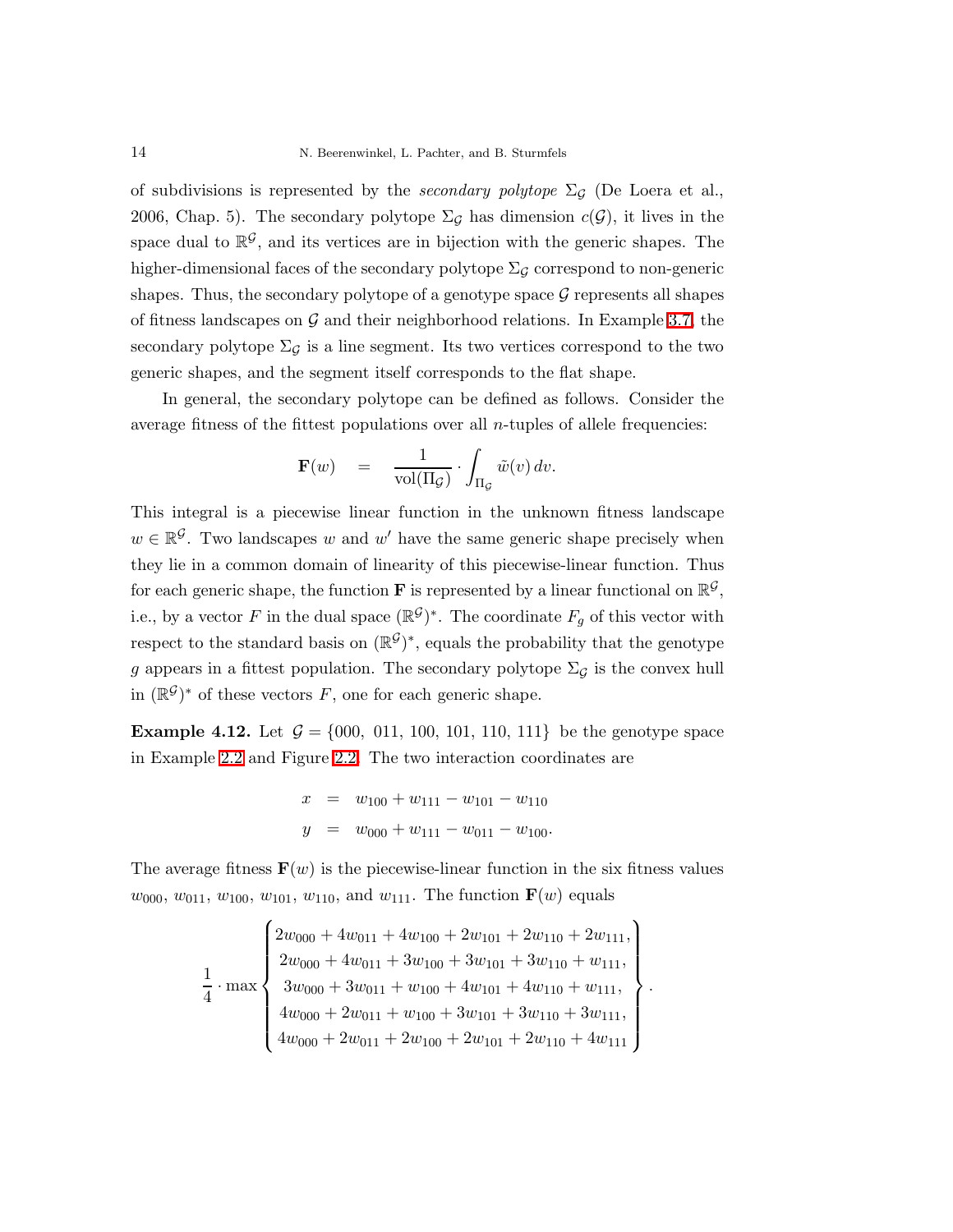Using the interaction coordinates, the average fitness can be rewritten as follows:

$$
\mathbf{F}(w) = (1/4) \cdot \max\{0, x, 2x - y, x - 2y, -2y\}
$$
  
+  $w_{011} + w_{100} + (w_{000} + w_{101} + w_{110} + w_{111})/2.$ 

The five cases in this maximum correspond to the five possible shapes of the fitness landscape. The corresponding triangulations of  $\Pi_{\mathcal{G}}$  are

 $\{\{101, 111, 100, 011\}, \{110, 111, 100, 011\}, \{101, 000, 100, 011\}, \{110, 000, 100, 011\}\}$  $\{\{101, 000, 100, 011\}, \{110, 000, 100, 011\}, \{110, 101, 100, 011\}, \{110, 101, 111, 011\}\}$  $\{\{110, 101, 111, 011\}, \{110, 101, 000, 100\}, \{110, 101, 000, 011\}_{\text{has volume } 2}\}$  $\{\{110, 101, 000, 100\}, \{110, 101, 000, 111\}, \{101, 000, 111, 011\}, \{110, 000, 111, 011\}\}$  $\{\{101, 000, 111, 100\}, \{110, 000, 111, 100\}, \{101, 000, 111, 011\}, \{110, 000, 111, 011\}\}.$ 

The secondary polytope  $\Sigma_{\mathcal{G}}$  is a pentagon whose vertices are labeled by the five triangulations. It is represented geometrically as the pentagon in the interaction space  $\mathcal{I}_{\mathcal{G}}$  whose directed edges are  $x, x - y, -x - y, -x$ , and 2y. See Figure [6.6](#page-23-0) for an illustration of the pentagon  $\Sigma_{\mathcal{G}}$  in the context of HIV fitness data.  $\Box$ 

We now explain the relationship between the shapes of fitness landscapes on  $\mathcal G$  and the circuits in the interaction space  $\mathcal I_G$ . We define the *circuit sign pattern* of a fitness landscape  $w \in \mathbb{R}^{\mathcal{G}}$  to be the list which records the sign (positive, zero or negative) of the numerical value of each circuit at w.

<span id="page-14-0"></span> $\bf{Proposition 4.13.}$  *The shape*  $\Pi_G[w]$  of a fitness landscape  $w \in \mathbb{R}^{\mathcal{G}}$  is determined *by its circuit pattern, but the converse generally does not hold.*

*Proof.* Both the circuit sign patterns and the shapes define a subdivision of  $\mathbb{R}^{\mathcal{G}}$ into cones which fit together to form a fan. This ensures that we need only consider the generic case when all circuits are either positive or negative at  $w$ . Each such linear inequality can be written in the form

$$
\sum_{g\in \mathcal{G}_1} \alpha_g w_g \quad > \quad \sum_{g\in \mathcal{G}_2} \beta_g w_g,
$$

where  $\mathcal{G}_1$  and  $\mathcal{G}_2$  are disjoint subsets of  $\mathcal{G}$ , and the  $\alpha_g$  and  $\beta_g$  are positive reals. The genotypes in  $\mathcal{G}_2$  cannot coexist in a fittest population, since they can be replaced by the genotypes in  $\mathcal{G}_1$ , thus increasing population fitness while keeping the allele frequencies unchanged. Containing such a replaceable set  $\mathcal{G}_1$  is the only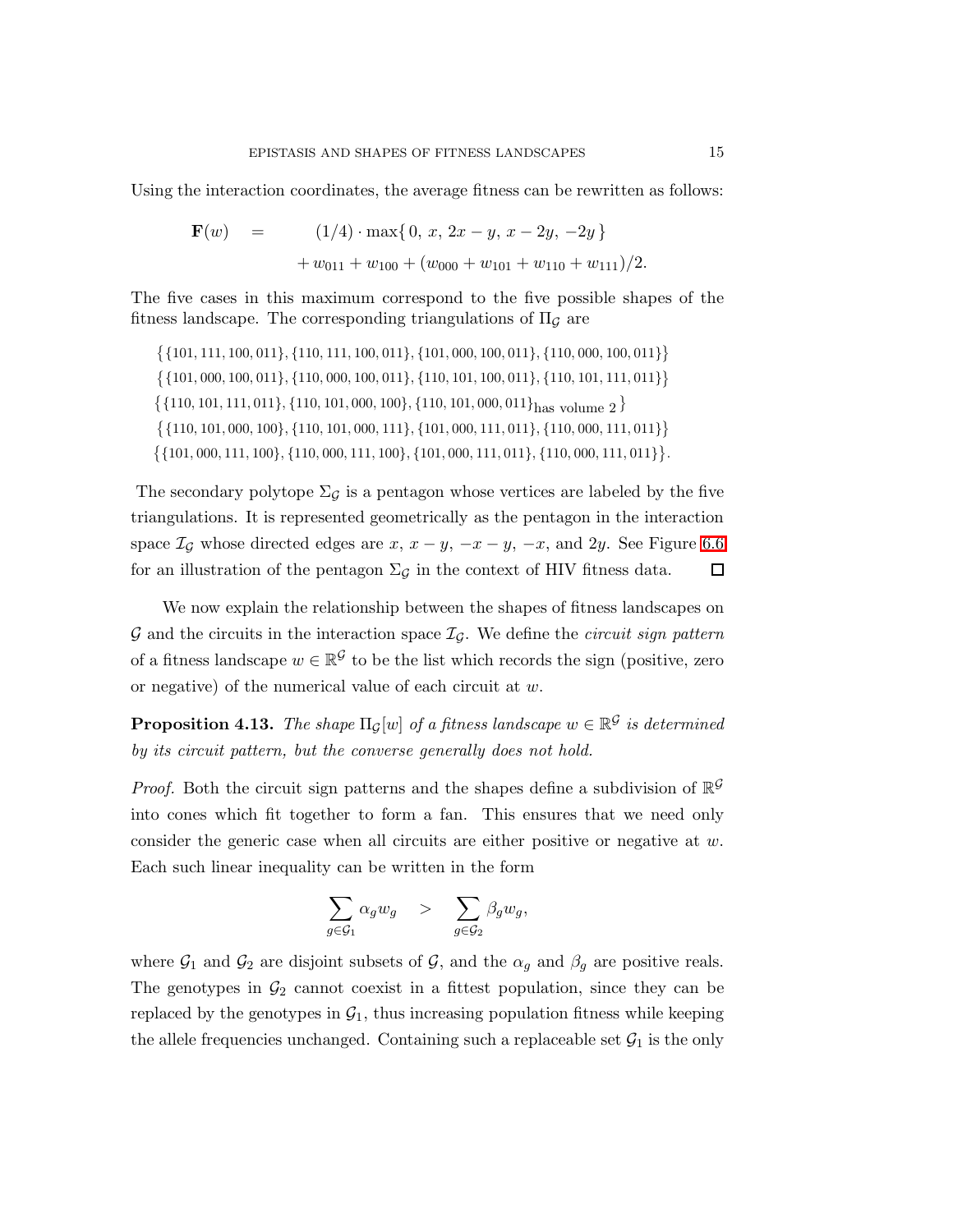obstruction to being a simplex in the triangulation  $\Pi_G[w]$ . In other words, the sets  $\mathcal{G}_1$  derived from circuits as above are the minimal non-faces of the triangulation  $\Pi$ <sub>*G*</sub>[*w*]. This proves that  $\Pi$ <sub>*G*</sub>[*w*] is determined by the circuit sign patterns at *w*.

The second part of the proposition follows from Figure [6.6,](#page-23-0) There are precisely four circuits, namely, x, y, x+y, x−y, and hence eight possible  $\{+/-\}$ -sign patterns. The eight sign patters map correspond to only five distinct shapes.  $\Box$ 

#### 5. Three-way Interactions

We illustrate our generalization of the classical two-locus two-allele situation (Figure [1.1\)](#page-1-0) by examining the possible fitness shapes for three biallelic loci. Here, the genotype space is  $G = \{000, 001, 010, 011, 100, 101, 110, 111\}$ , and the possible fitness shapes are exactly the 74 triangulations of the 3-cube (Table [5.1\)](#page-16-0).

Each triangulation is uniquely represented by its *GKZ vector* (De Loera et al., 2006), which is the vector  $F \in (\mathbb{R}^{\mathcal{G}})^*$  introduced prior to Example [4.12.](#page-13-0) The GKZ vector indicates for each vertex  $q \in \mathcal{G}$  the sum of the normalized volumes of all tetrahedra in the given triangulation that contain  $q$ . Equivalently, if the allele frequency vector is chosen uniformly at random from  $\Pi_{\mathcal{G}}$ , then the g-th entry of the GKZ vector is the probability that genotype  $g$  appears in the fittest population. We refer to the shape of a fitness landscape for a three-locus twoallele system by its number (1 to 74) as appearing in the first column of Table [5.1.](#page-16-0)

The 74 shapes label the vertices of the secondary polytope  $\Sigma_{\mathcal{G}}$  of the 3-cube and are listed in Table [5.1.](#page-16-0) As an example consider the 17th vertex of  $\Sigma_{\mathcal{G}}$ :

 $17/3$  23346114 3e28 $\overline{q}$ 51b54d.

This says that shape 17 has the GKZ vector  $(2, 3, 3, 4, 6, 1, 1, 4)$ . The third column says that shape 17 is adjacent to the shapes 3, 28, 51 and 54. The letters  $a, b, \ldots$ , t refer to the list of circuits in Example [3.9.](#page-8-0) The GKZ vector  $(2, 3, 3, 4, 6, 1, 1, 4)$ differs from the GKZ vector of shape 3 by the circuit

$$
e = u_{011} + u_{111} = w_{000} - w_{001} - w_{010} + w_{011} = (1, -1, -1, 1, 0, 0, 0, 0).
$$

Similarly, shape 17 differs from shape 28 by the circuit  $-g = -u_{110} - u_{101}$ , from shape 51 by the circuit  $b = u_{110} - u_{111}$ , and from shape 54 by the circuit  $d = u_{101} - u_{111}$ . The circuits e, b, and d measure conditional epistasis between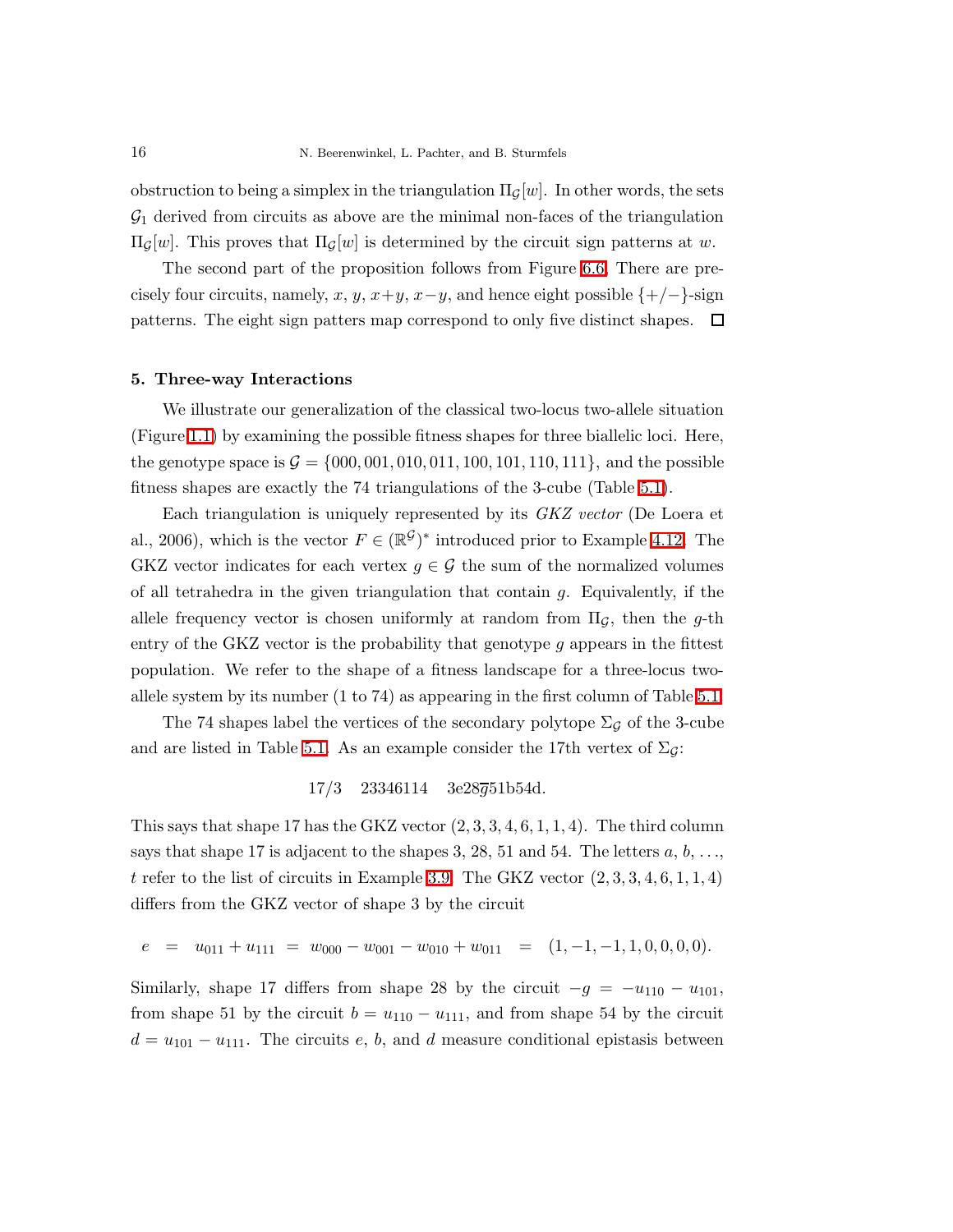| $\#/{\rm T}$ | GKZ      | Out-edges                                                  | $\#/{\cal T}$ | GKZ      | Out-edges                                                        |
|--------------|----------|------------------------------------------------------------|---------------|----------|------------------------------------------------------------------|
| 1/1          | 15515115 | 3t4q5o6m                                                   | 38/4          | 31355313 | $39\bar{l}44\bar{g}51c59d$                                       |
| 2/1          | 51151551 | 7s8r9p10n                                                  | 39/4          | 31533513 | 38l44i53e60f                                                     |
| 3/2          | 14436114 | $1\overline{t}$ 11b13d17 $\overline{e}$                    | 40/4          | 33155133 | $42\overline{j}45\overline{g}54a61b$                             |
| 4/2          | 14614314 | $1\overline{q}$ 12b14f18 $\overline{c}$                    | 41/4          | 33511533 | $43\overline{h}46i55a62b$                                        |
| 5/2          | 16414134 | $1\overline{o}15d16f19\overline{a}$                        | 42/4          | 35133153 | 40j45k57e63f                                                     |
| 6/2          | 34414116 | $1\overline{m}28\overline{e}29\overline{c}31\overline{a}$  | 43/4          | 35311353 | $41h46\overline{k}58c64d$                                        |
| 7/2          | 41163441 | $2\overline{s}20a22c26\overline{f}$                        | 44/4          | 51333315 | 38g39i65b68a                                                     |
| 8/2          | 41341641 | $2\overline{r}21a23e27\overline{d}$                        | 45/4          | 53133135 | $40g42k66\overline{d}69\overline{c}$                             |
| 9/2          | 43141461 | $2\overline{p}24c25e30\overline{b}$                        | 46/4          | 53311335 | $41i43k67f70\overline{e}$                                        |
| 10/2         | 61141443 | $2\overline{n}32\overline{f}33\overline{d}34\overline{b}$  | 47/5          | 13356222 | $11\overline{d}13\overline{b}35f71\overline{e}$                  |
| 11/3         | 13446213 | $3\overline{b}12\overline{l}47\overline{d}51\overline{e}$  | 48/5          | 13623522 | $12\overline{f}14\overline{b}36d72c$                             |
| 12/3         | 13624413 | $4\overline{b}$ 11148f53 $\overline{c}$                    | 49/5          | 16323252 | $15\overline{f}16\overline{d}37$ b73 $\overline{a}$              |
| 13/3         | 14346123 | $3\overline{d}$ 15 $\overline{j}$ 47b54 $\overline{e}$     | 50/5          | 22265331 | $20\overline{c}22\overline{a}35e71\overline{f}$                  |
| 14/3         | 14613423 | $4\overline{f}16\overline{h}48\mathrm{b}55\overline{c}$    | 51/5          | 22356213 | 11e17b38c71d                                                     |
| 15/3         | 16324143 | $5\overline{d}$ 13j49f57 $\overline{a}$                    | 52/5          | 22532631 | $21\overline{e}23\overline{a}36c72\overline{d}$                  |
| 16/3         | 16413243 | $5\overline{f}$ 14h49d58 $\overline{a}$                    | 53/5          | 22623513 | $12c18\overline{b}39\overline{e}72f$                             |
| 17/3         | 23346114 | $3e28\overline{g}51b54d$                                   | 54/5          | 23256123 | $13e17\overline{d}40\overline{a}71b$                             |
| 18/3         | 23613414 | 4c29i53b55f                                                | 55/5          | 23612523 | $14c18f41\overline{a}72b$                                        |
| 19/3         | 26313144 | $5a31\overline{k}57d58f$                                   | 56/5          | 25232361 | $24\overline{e}25\overline{c}37\overline{a}73\overline{b}$       |
| 20/3         | 31264431 | $7\overline{a}21\overline{l}50c59\overline{f}$             | 57/5          | 26223153 | $15a19\overline{d}43\overline{e}73f$                             |
| 21/3         | 31442631 | $8\overline{a}20152e60\overline{d}$                        | 58/5          | 26312253 | 16a19f43c73d                                                     |
| 22/3         | 32164341 | $7\overline{c}24\overline{j}50a61\overline{f}$             | 59/5          | 31265322 | $20f26\overline{a}38\overline{d}71c$                             |
| 23/3         | 32431641 | $8\overline{e}25\overline{h}52a62\overline{d}$             | 60/5          | 31532622 | $21d27\overline{a}39\overline{f}72e$                             |
| $24/3\,$     | 34142361 | $9\overline{c}22\overline{c}56\overline{e}63\overline{b}$  | 61/5          | 32165232 | $22f26\overline{c}40\overline{b}71a$                             |
| 25/3         | 34231461 | $9\overline{e}23h56c64\overline{b}$                        | 62/5          | 32521632 | $23d27\overline{e}41\overline{b}72a$                             |
| 26/3         | 41164332 | 7f32 <del>g</del> 59a61c                                   | 63/5          | 35132262 | $24b30\overline{c}42\overline{f}73e$                             |
| 27/3         | 41431632 | 8d33i60a62e                                                | 64/5          | 35221362 | $25b30e32\overline{d}73c$                                        |
| 28/3         | 43324116 | 6e17g65 $\overline{c}$ 66 $\overline{a}$                   | 65/5          | 52323216 | $28c29e44b74\overline{a}$                                        |
| 29/3         | 43413216 | $6c18i65\overline{e}67\overline{a}$                        | 66/5          | 53223126 | $28a31e45d74\overline{c}$                                        |
| 30/3         | 44131362 | $9b34\overline{k}63c64e$                                   | 67/5          | 53312226 | $29a31c46f74\overline{e}$                                        |
| 31/3         | 44313126 | 6a19k66e67c                                                | 68/5          | 61232325 | 32d33f44a74b                                                     |
| 32/3         | 61142334 | $10f26g68\overline{d}69\overline{b}$                       | 69/5          | 62132235 | $32b34f45c74\overline{d}$                                        |
| 33/3         | 61231434 | 10d27i68f70b                                               | 70/5          | 62221335 | 33b34d46e74 $\overline{f}$                                       |
| 34/3         | 62131344 | 10b30k69f70d                                               | 71/6          | 22266222 | $47e50f51\overline{d}54\overline{b}59c61\overline{a}$            |
| 35/4         | 13355331 | $36\overline{l}37\overline{j}47\overline{f}50\overline{e}$ | 72/6          | 22622622 | $48c52d53f55\overline{b}60\overline{e}62\overline{a}$            |
| $36/4\,$     | 13533531 | $35137\overline{h}48\overline{d}52\overline{c}$            | 73/6          | 26222262 | $49a56b57\overline{f}58\overline{d}63\overline{e}64\overline{c}$ |
| 37/4         | 15333351 | $35j36h49\overline{b}56\overline{a}$                       | 74/6          | 62222226 | 65a66c67e68b69d70f                                               |

<span id="page-16-0"></span>Table 5.1: The 74 shapes of fitness landscapes of the three-locus two-allele system. The first column specifies the shape number and type, the second column the GKZ vector, and the third column the out-edges in the secondary polytope.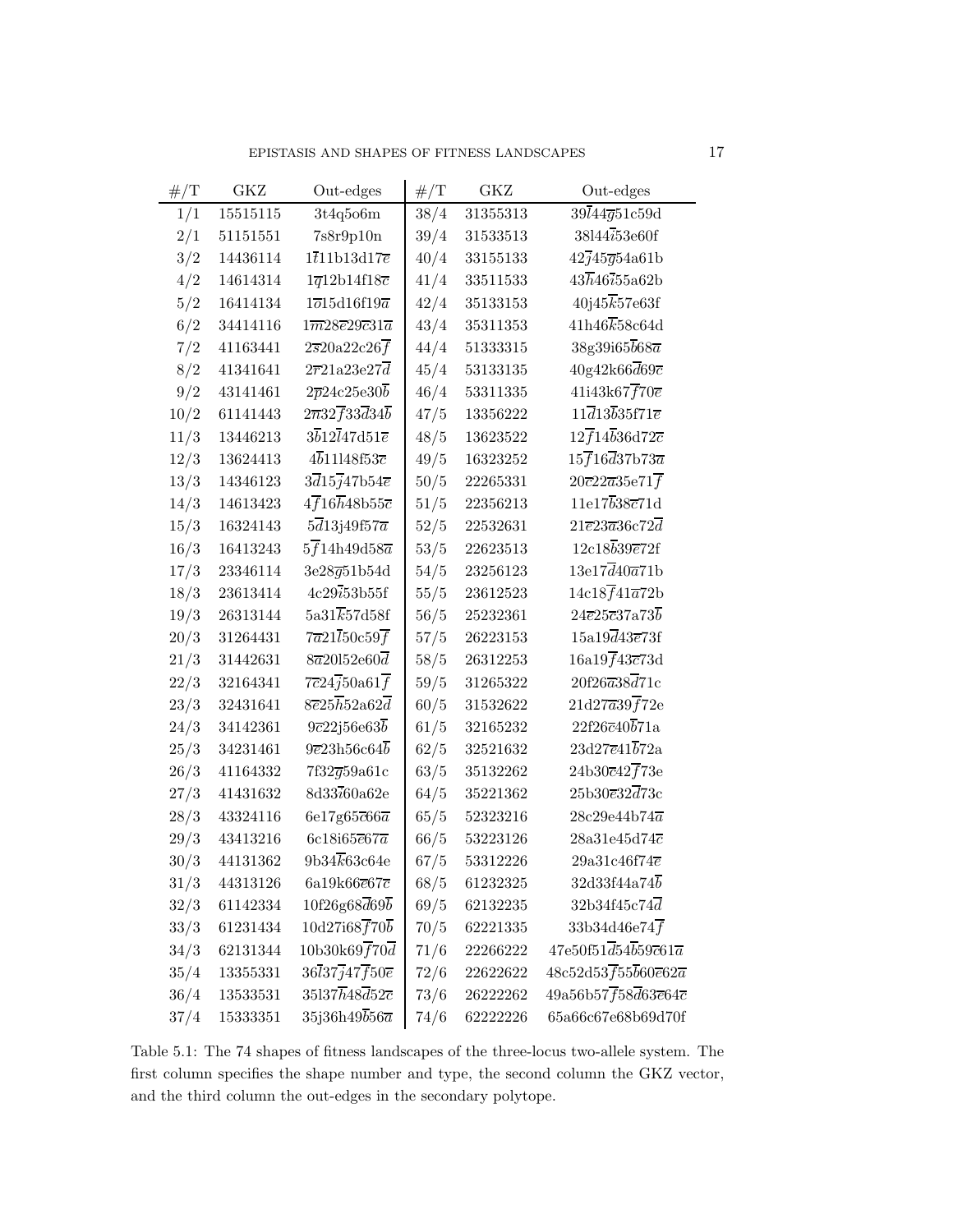two loci when the third is fixed, so the secondary polytope tells us, for example, that shapes 17 and 51 differ only by such a conditional epistasis interaction.

In the first column of Table [5.1,](#page-16-0) one more number of interest is displayed after the shape number and separated by a slash, namely the *interaction type*. Shapes of the same interaction type differ only in the labeling of the vertices of the cube; in other words, they correspond to the same combinatorial type of triangulation. The six interaction types correspond to the six symmetry classes of triangulations of the 3-cube. These six classes are depicted in (De Loera et al., 2006, Fig. 1.38) and in (Grier et al., 2006, Fig. 1), and we refer to these references for further mathematical background and generalizations to higher dimensions.

Table [5.1](#page-16-0) specifies all the shapes of fitness landscapes for three biallelic loci. It is useful to examine the six interaction types, and to consider their biological meaning. The two triangulations of type 1 are obtained if the three-way interaction  $u_{111}$  is either very large or very small. It consists of a central tetrahedron of volume two and four adjacent tetrahedra of volume one. The central tetrahedron can either use the genotypes with an even number of mutations, or those with an odd mutation count. Fitness landscapes of this type are linear on the central tetrahedron and on the adjacent tetrahedra. The curvature is such that fitness decreases more strongly than expected towards any of the genotypes that are not part of the central tetrahedron. These four genotypes are "sliced off", and the fittest populations avoid these genotypes whenever possible. Thus, the shape being of type 1 means that the fittest populations include either all genotypes with an even number of mutations, or all genotypes with an odd number of mutations.

Type 6 landscapes can be regarded as opposite to type 1. The four triangulations of this type are indexed by the four different diagonals of the 3-cube. Each diagonal induces a triangulation that consists of six tetrahedra arranged around the diagonal in such a way that each tetrahedron has exactly two adjacent tetrahedra. Fitness landscapes of this type are linear on each tetrahedron and the curvature is such that any of the six tetrahedra has a higher fitness than expected from its two neighbors. No single genotypes are sliced off, as all entries of the GKZ vector are bigger than 1. For example, shape 74 uses the diagonal through 000 and 111. Hence the vertices of the tetrahedra correspond to different accumulative mutational pathways of length four from 000 to 111. For example,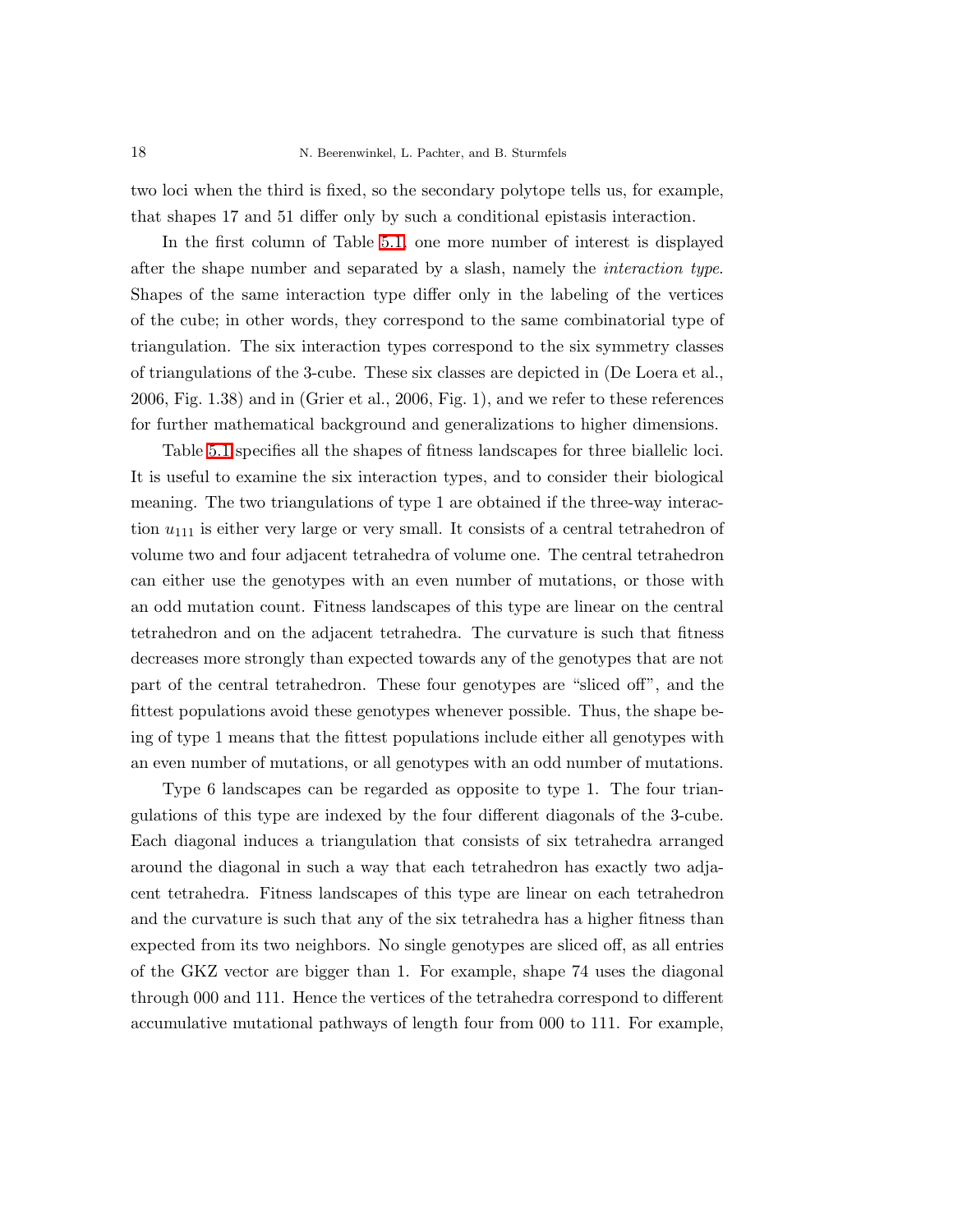$000 \rightarrow 001 \rightarrow 101 \rightarrow 111$  is one such pathway. Thus, the fittest populations involve all genotypes from exactly one of the six possible pathways.

Types 1 and 6 represent the two extreme types of three-way interaction. Type 1 emphasizes the number of mutations irrespective of the particular context or pathway they occur in. By contrast, type 6 emphasizes the mutational pathway. Type 1 fitness shapes occur when intermediate types are fitter than expected irrespective of the specific intermediate genotype. Likewise, we expect type 6 fitness shapes whenever higher fitness values than expected occur only in specific genotypic contexts. The remaining interaction types (2 to 5) are intermediate and share features from both type 1 and type 6.

It is important to note that the third column in Table [5.1](#page-16-0) gives the minimal set of linear inequalities that characterize the *robustness cone* for each of the 74 shapes. These cones consist of all fitness landscapes that have the given shape. For instance, shape 74 is characterized by the inequalities  $a, b, c, d, e, f > 0$  which says that conditional epistasis is positive for any fixation of one of the three loci. While type 6 requires six inequalities, each of the other five types requires only four. For instance, being in shape  $38$  means that the conditional epistases c and d are positive while the marginal epistases  $g$  and  $l$  are negative.

For the four-locus two-allele system  $(\mathcal{G} = \{0,1\}^4)$ , it was shown by Grier et al. (2006) that the number of shapes is 87, 959, 448, and that these fall into 235, 277 symmetry types. A table analogous to Table [5.1,](#page-16-0) listing one representative shape from each type, is available at <http://bio.math.berkeley.edu/4cube/>.

### 6. Positive Epistasis in HIV?

In this section, we characterize the fitness landscape of HIV-1. We use the data published in (Segal et al., 2004), which is also described in (Bonhoeffer et al., 2004). The data consists of 288 genotype–fitness pairs. The reported genotype is the HIV protein sequence composed of positions 4 to 99 of the protease (PRO) and positions 38 to 223 of the reverse transcriptase (RT). Fitness was measured as the number of offspring in a single replication cycle and was reported relative to the fixed wild type strain NL4-3 on a logarithmic scale. Univariate and multivariate analyses show that mutation L90M in the protease, and mutations M184V and T215Y in the RT are the major determinants of fitness in this data set. The notation L90M means that at position 90, the amino acid leucine (L) is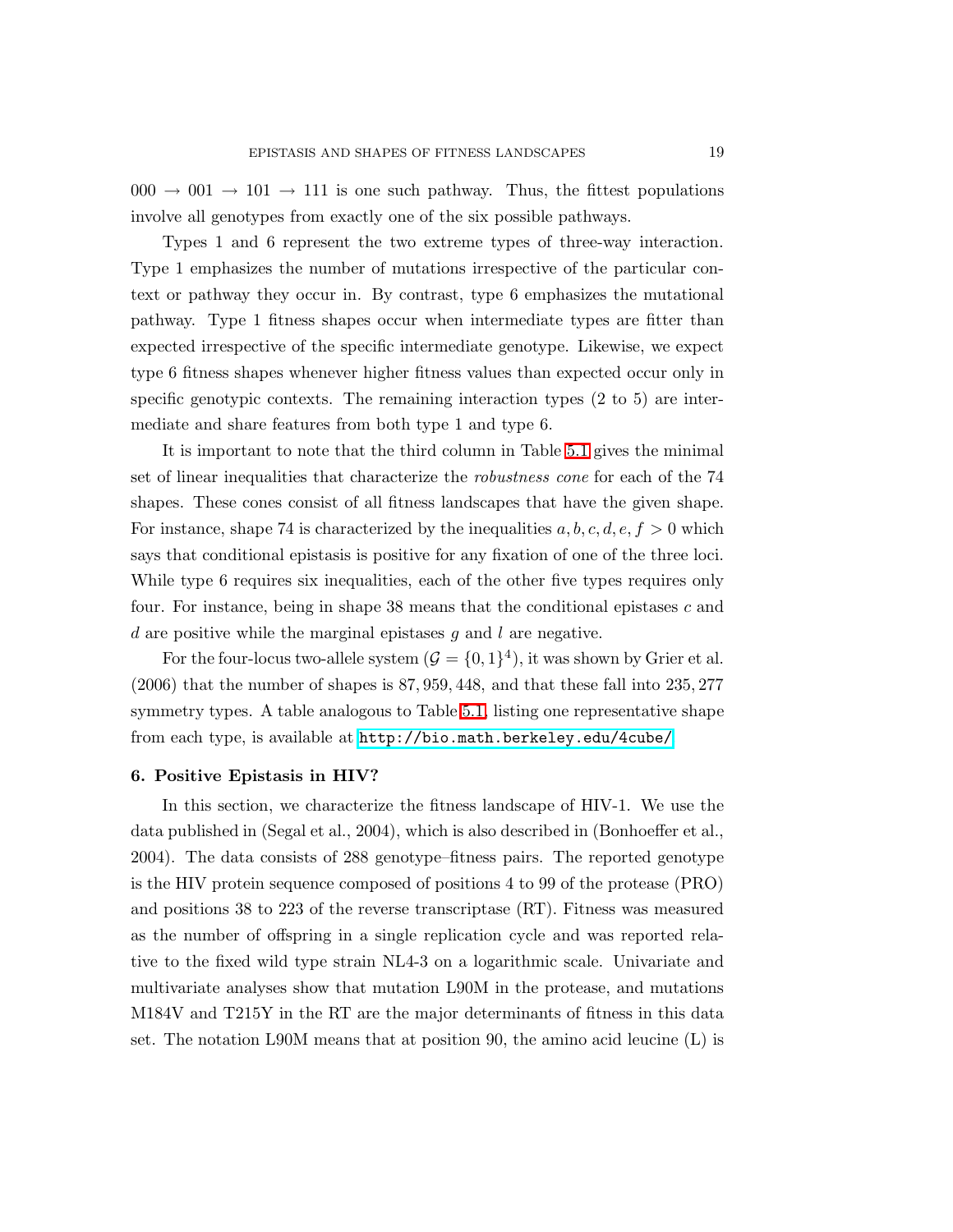| Genotype | Count | Min.      | 1st Qu. | Median | Mean   | 3rd Qu. | Max.   |
|----------|-------|-----------|---------|--------|--------|---------|--------|
| 000      | 214   | 0.1917    | 1.4770  | 1.6410 | 1.5800 | 1.7910  | 2.0530 |
| 001      | 5     | 0.5344    | 0.6990  | 1.1880 | 1.1950 | 1.7710  | 1.7850 |
| 010      | 8     | $-0.3355$ | 1.1440  | 1.2960 | 1.1330 | 1.4870  | 1.5310 |
| 011      | 8     | 1.0000    | 1.2500  | 1.5150 | 1.4300 | 1.6360  | 1.7240 |
| 100      | 7     | 0.4771    | 1.3470  | 1.4650 | 1.4410 | 1.7890  | 1.8750 |
| 101      | 13    | 0.3010    | 0.8673  | 1.3420 | 1.2320 | 1.5840  | 1.8870 |
| 110      | 11    | 0.6021    | 1.1610  | 1.3700 | 1.2940 | 1.5370  | 1.6920 |
| 111      | 22    | $-0.4771$ | 0.9472  | 1.1790 | 1.0450 | 1.3850  | 1.7900 |

<span id="page-19-0"></span>Table 6.2: HIV random fitness landscape on the three amino acid mutations PRO L90M, RT M184V, and RT T215Y. The mean values (in bold) are used for significance testing.

replaced by methionine (M). We therefore analyze the fitness shape of this threelocus two-allele system. We identify the subsets of {L90M, M184V, T215Y} with binary strings of length three. For instance, the string 010 in the third row in Table [6.2](#page-19-0) is the genotype carrying only mutation M184V.

The fitness values were measured for different viruses, some of which share a mutational pattern on the three selected loci. Thus, instead of a single fitness value for each genotype, we have a distribution. A *random fitness landscape* on a genotype space G is a collection of |G| continuous random variables  $W = (W_q)_{q \in G}$ . We think of a realization of W as a real-valued function  $w: \mathcal{G} \to \mathbb{R}$  on the genotype space. Thus, W takes values in  $\mathbb{R}^{\mathcal{G}}$ . In general, stochastic fluctuations in W can arise from measurement noise in assessing the reproductive fitness experimentally and from biological variation that is not linked to the n genetic loci. The HIV random fitness landscape is summarized in Table [6.2.](#page-19-0)

Following Bonhoeffer et al.  $(2004)$  and Sanjuán et al.  $(2004)$ , we first examine the total marginal two-way epistasis

$$
E = u_{110} + u_{101} + u_{011},
$$

with  $u_{ijk}$  defined in Example [3.9.](#page-8-0) Computing E means pooling epistasis estimates obtained from the three pairs of loci. We use randomized fitness values to estimate  $E$  under the null hypothesis of no epistasis. Unlike in (Bonhoeffer et al., 2004), we do not find the observed positive value of  $\hat{E} = 0.025$  to be significantly greater than zero  $(P > 0.35)$ . This discrepancy may reflect the limited statistical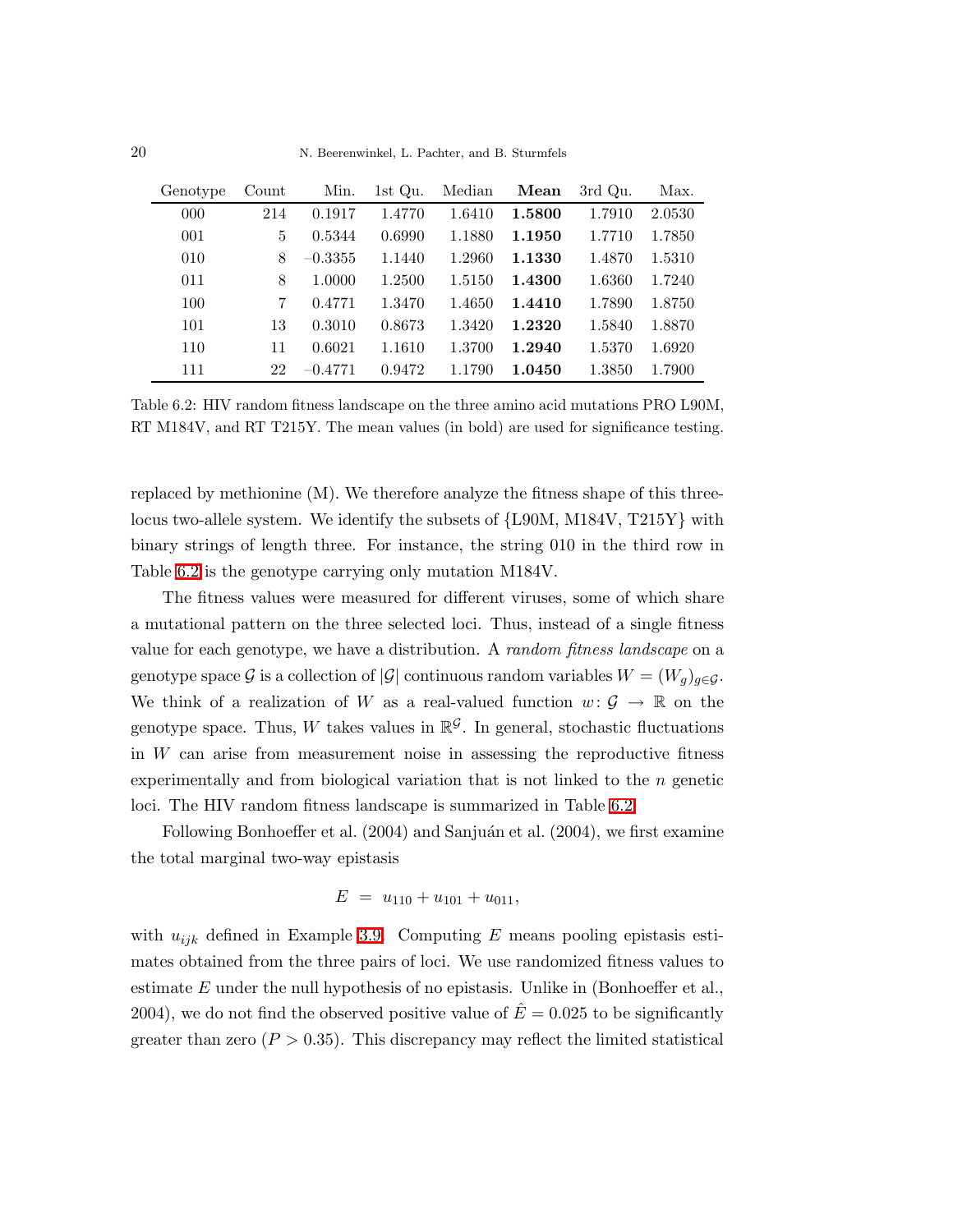| Circuit          | Pair        | Context          | Cond. epist. | $P$ -value |
|------------------|-------------|------------------|--------------|------------|
| $\boldsymbol{a}$ | $90 - 184$  | T <sub>215</sub> | 0.300        | 0.110      |
| b                | $90 - 184$  | 215Y             | $-0.421$     | 0.059      |
| $\mathfrak c$    | $90 - 215$  | M184             | 0.175        | 0.230      |
| d                | $90 - 215$  | 184V             | $-0.545$     | 0.013      |
| $\epsilon$       | $184 - 215$ | L90              | 0.682        | 0.008      |
|                  | $184 - 215$ | 90M              | $-0.039$     | 0.410      |

<span id="page-20-0"></span>Table 6.3: Conditional 2-way epistasis in HIV. The P-value denotes the fraction of epistasis values in the bootstrap sample that are lower (in the case of negative epistasis) or higher (in the case of positive epistasis) than the observed mean conditional epistasis. Circuits are labeled as in Example [3.9.](#page-8-0)

power of our analysis, which is based on a smaller data set and on only 3 loci, although Bonhoeffer et al. found positive epistasis to be more pronounced when restricting to the most influential sequence positions.

Rather than marginalizing, we next consider two-way epistasis conditional on the value at the third locus, i.e., we determine the pattern of epistasis for each pair of loci in the context of the third locus (Table [6.3\)](#page-20-0). For all three pairs, we find positive epistasis conditioned on the wild type allele at the third position, and negative conditional epistasis otherwise. Two out of six comparisons reached statistical significance, including one case of negative epistasis. Figure [6.4](#page-21-0) shows the empirical null distributions (grey histogram bars) and, in addition, the em-pirical distributions of the circuits a, b, c, d, e, and f (as defined in Example [3.9\)](#page-8-0) that represent conditional epistasis (clear histogram bars). The distributions of circuits are obtained by resampling fitness values for the same genotype. They reflect the uncertainty in the shape of the fitness landscape due to multiple discordant measurements. We conclude that the HIV fitness landscape on the three selected loci is insufficiently described as "positively epistatic".

We now characterize the shape of the HIV fitness landscape by estimating the distribution on the 74 shapes in Table [5.1](#page-16-0) induced by the data in Table [6.2.](#page-19-0) We use a resampling scheme to estimate the distribution and shape of  $W$ . The distribution of  $\Pi_G[W]$  is shown in Figure [6.5\(](#page-22-0)a). The dominant shapes are #7 (frequency 20.9%),  $\#2$  (20.7%),  $\#26$  (15%), and  $\#61$  (11.3%). In Figure [6.5\(](#page-22-0)b), we randomized the fitness values. Comparing the two histograms shows that the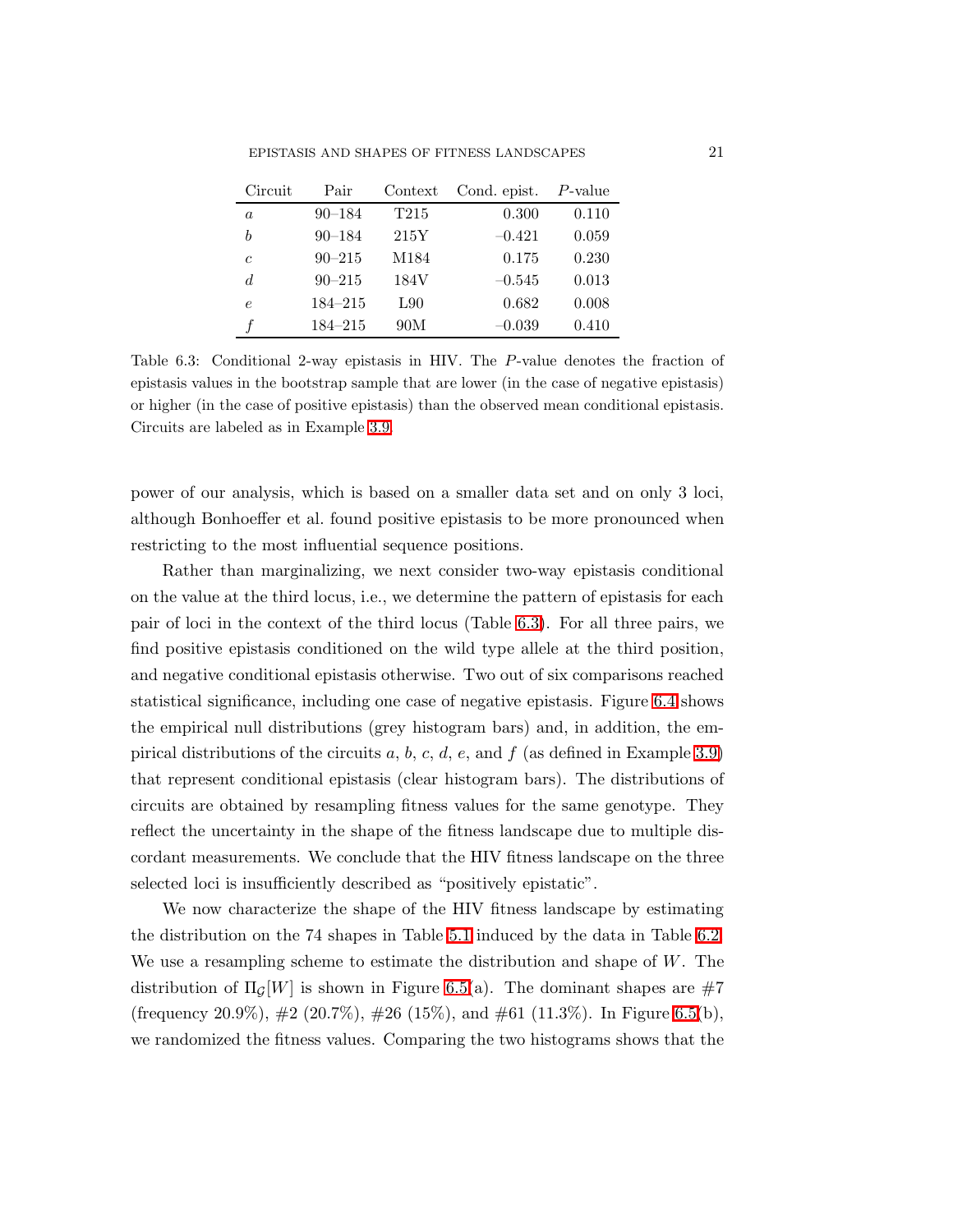

<span id="page-21-0"></span>Figure 6.4: Conditional two-way epistasis in HIV, grouped according to circuits  $a, \ldots, f$ .

observed shape distribution is very different from a randomly chosen landscape using the same values. The histogram in Figure  $6.5(c)$  results from sampling fitness values uniformly at random from  $[0, 1]$  and is similar to the one in subfigure (b). Figure [6.5](#page-22-0) can be used to detect differences in fitness shape between random landscapes, and to identify single shapes that appear with high probability.

The dominant shapes of the HIV fitness landscape are very similar and have certain features in common. For example, the GKZ vectors that correspond to shapes 2, 7, 10, 26, and 32 all share a coordinate 1 in both the second and third position. These five shapes account for 61.5% of the probability mass. They all slice off the two genotypes 001 and 010, which correspond to the single mutants {M184V} and {T215Y}, respectively. Both mutations are known to reduce the fitness of HIV. Indeed, M184V develops shortly after initiation of therapy with the antiviral drug lamivudine in most patients. Although M184V carrying viruses are resistant to lamivudine, administration of the drug is often continued in order to maintain the mutation and its fitness impairing effect (Wainberg, 2004).

This suggests studying the fitness landscape on the subset  $\mathcal{G} = \{000, 110,$ 011, 100, 101, 111. The secondary polytope of  $\mathcal G$  is a pentagon whose vertices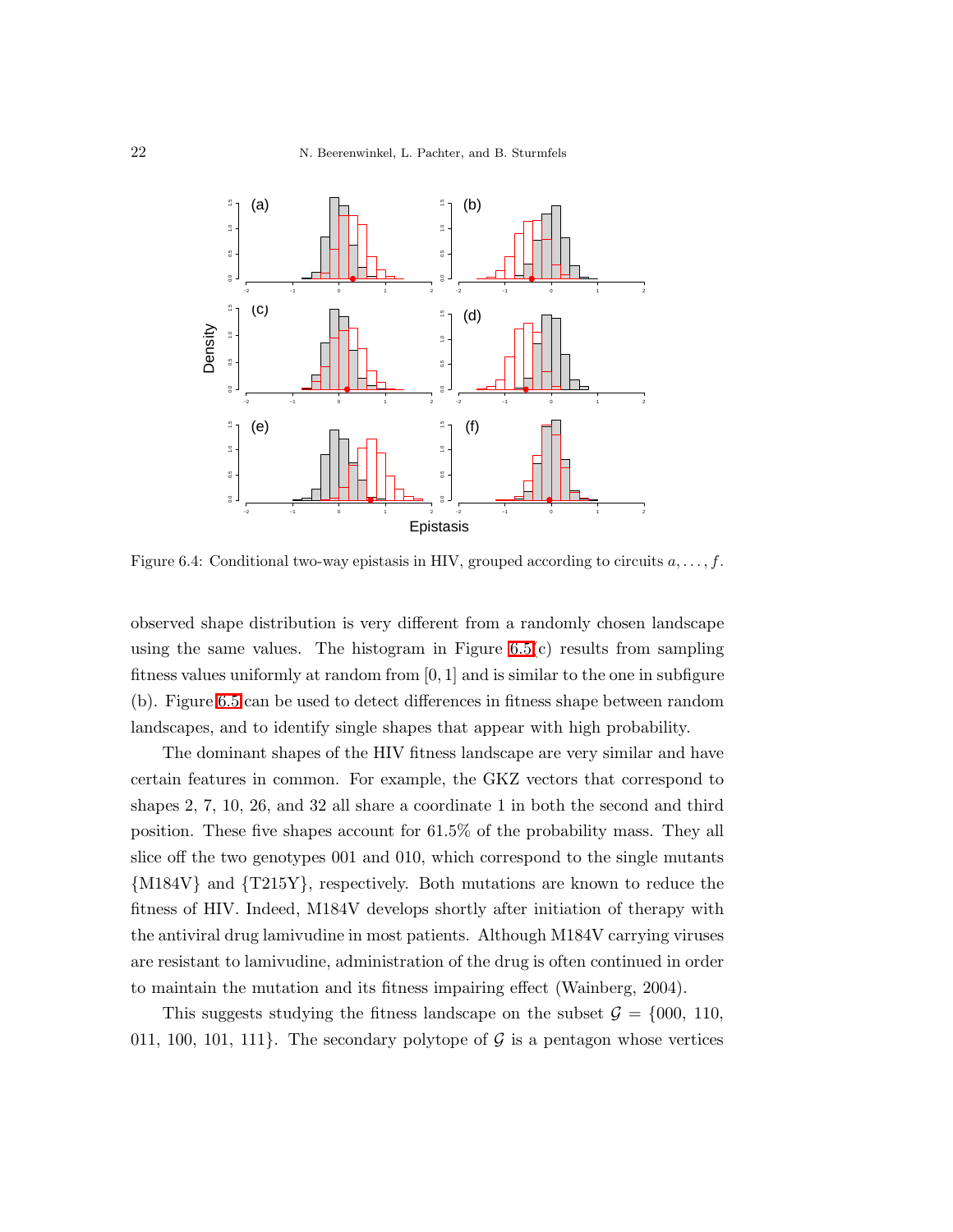

<span id="page-22-0"></span>Figure 6.5: Three-way epistasis in HIV, analyzed using the 74 shapes in Table [5.1.](#page-16-0) Shape distribution of (a) the HIV random fitness landscape on mutations PRO L90M, RT M184V, and RT T215Y; (b) the same fitness values randomly assigned to genotypes; and (c) a random landscape in which fitness values are identically and uniformly distributed.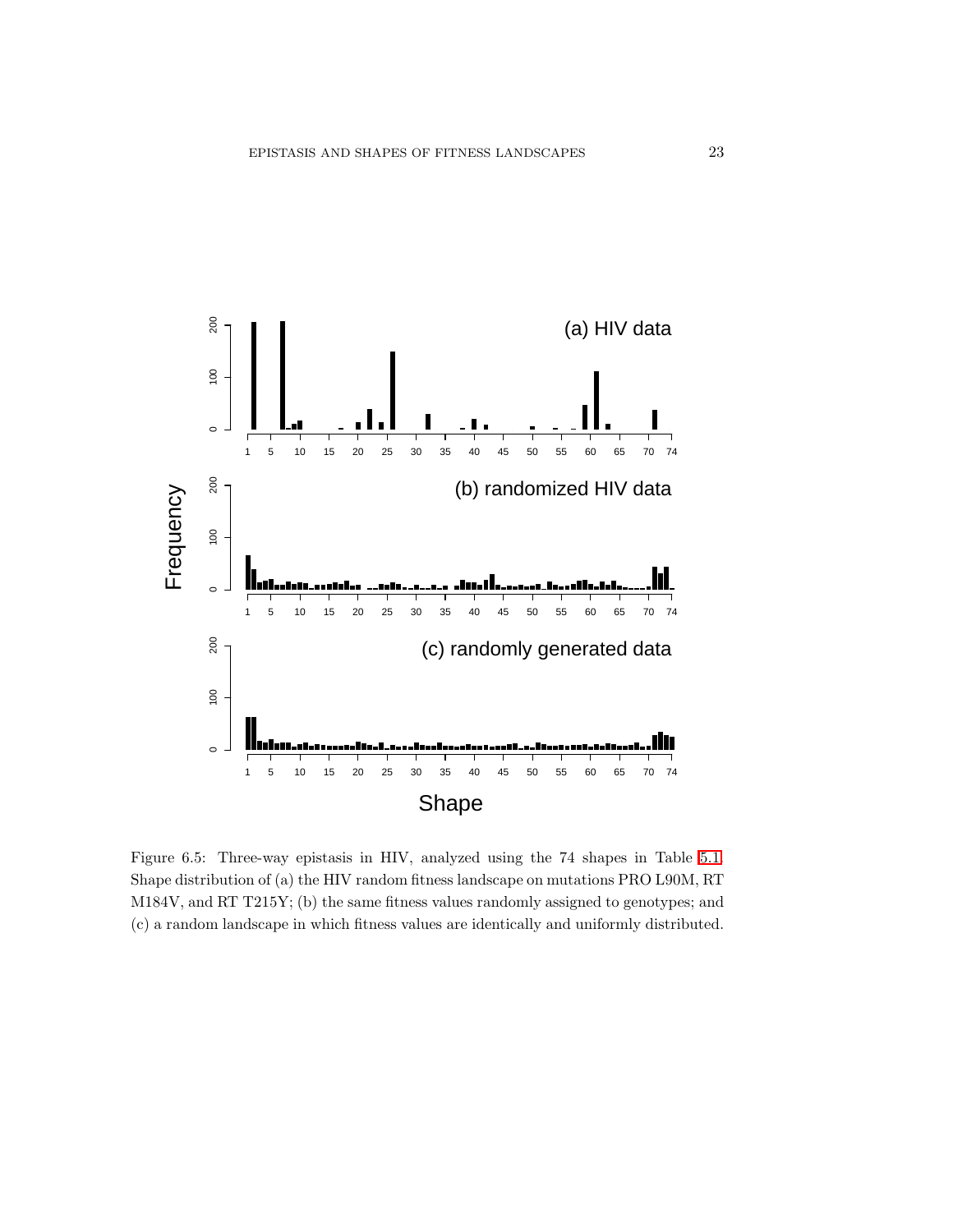

<span id="page-23-0"></span>Figure 6.6: The secondary polytope of the genotope in Figure [2.2.](#page-3-1) It appears as a face of the secondary polytope of the 3-cube and its vertices and edges are labeled as in Table [5.1.](#page-16-0) The underlying genotype space is defined in Example [2.2](#page-3-2) and represents the HIV fitness landscape shapes that slice off the single mutants {M184V} and {T215Y}.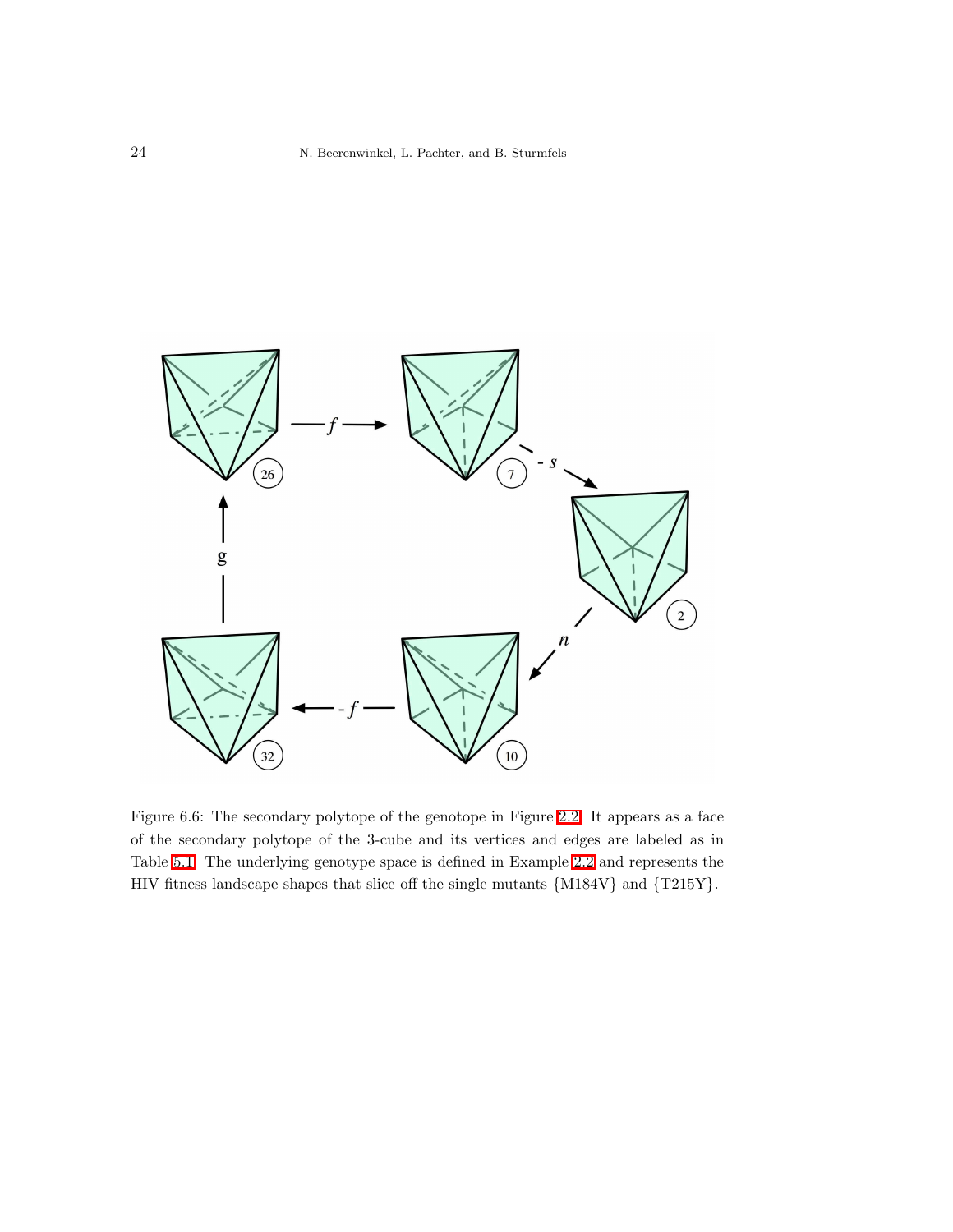correspond to the shapes 2, 7, 10, 26, and 32, i.e., the five triangulations of the genotope in Example [2.2](#page-3-2) and Figure [2.2.](#page-3-1) Figure [6.6](#page-23-0) shows this pentagon. Vertices and edges are labeled as in Table [5.1.](#page-16-0) The pentagon reveals that shapes 26 and 7, and 32 and 10, differ only by the circuit  $f$ . This circuit represents conditional epistasis between the two RT loci 184 and 215 in the context of the protease mutation 90M (Table [6.3,](#page-20-0) Figure [6.4f](#page-21-0)). The other edges are the circuits  $q, n$ , and s. The circuit g relates the marginal epistasis of the two pairs (PRO 90, RT 184) and (PRO 90, RT 215). The circuit n compares the total two-way epistasis  $E$  to the three-way interaction  $u_{111}$ , and s compares the epistasis in (RT 184, RT 215) to the remaining pairs plus the three-way interaction.

In summary, analysis of the HIV fitness data has revealed a specific pentagon in the boundary of the (four-dimensional) secondary polytope of the 3-cube. The three dominant shapes 7, 2, and 26 in the random fitness landscape are adjacent on the pentagon, and they correspond to three of the five triangulations of the genotope in Figure [2.2.](#page-3-1) This geometric characterization of the fitness landscape captures more adequately the interactions underlying the HIV fitness data.

### 7. Synergistic Epistasis in Drosophila

Turning to a higher-dimensional genetic system, this section illustrates our concepts and methods with the fitness data for Drosophila melanogaster reported by Whitlock and Bourguet (2000). Those authors considered five genetic loci, denoted px/sp, b, ca, e/sr and h, for which they created a set of  $32 = 2^5$  homozygous lines fixed for all the possible different combinations of mutations. We characterize the shape of the fitness landscape they measured, and we discuss their statistical analysis in light of our findings. Here,  $l = 2$  and the genotype space is  $\mathcal{G} = \{0,1\}^5$ . The binary strings  $g \in \mathcal{G}$  represent the subsets of  $\{px/sp, b, ca, e/sr, h\}$ . For instance, 01011 represents the mutant  $b/e/sr/h$ . In what follows, we list the elements of  $\mathcal G$  in the following order:

|  | 00000 10000 01000 00100 00010 00001 11000 10100 |  |  |  |
|--|-------------------------------------------------|--|--|--|
|  | 10010 10001 01100 01010 01001 00110 00101 00011 |  |  |  |
|  | 11100 11010 11001 10110 10101 10011 01110 01101 |  |  |  |
|  | 01011 00111 11110 11101 11011 10111 01111 11111 |  |  |  |

The first column in (Whitlock and Bourguet, 2000, Tab. 1) consists of the fitness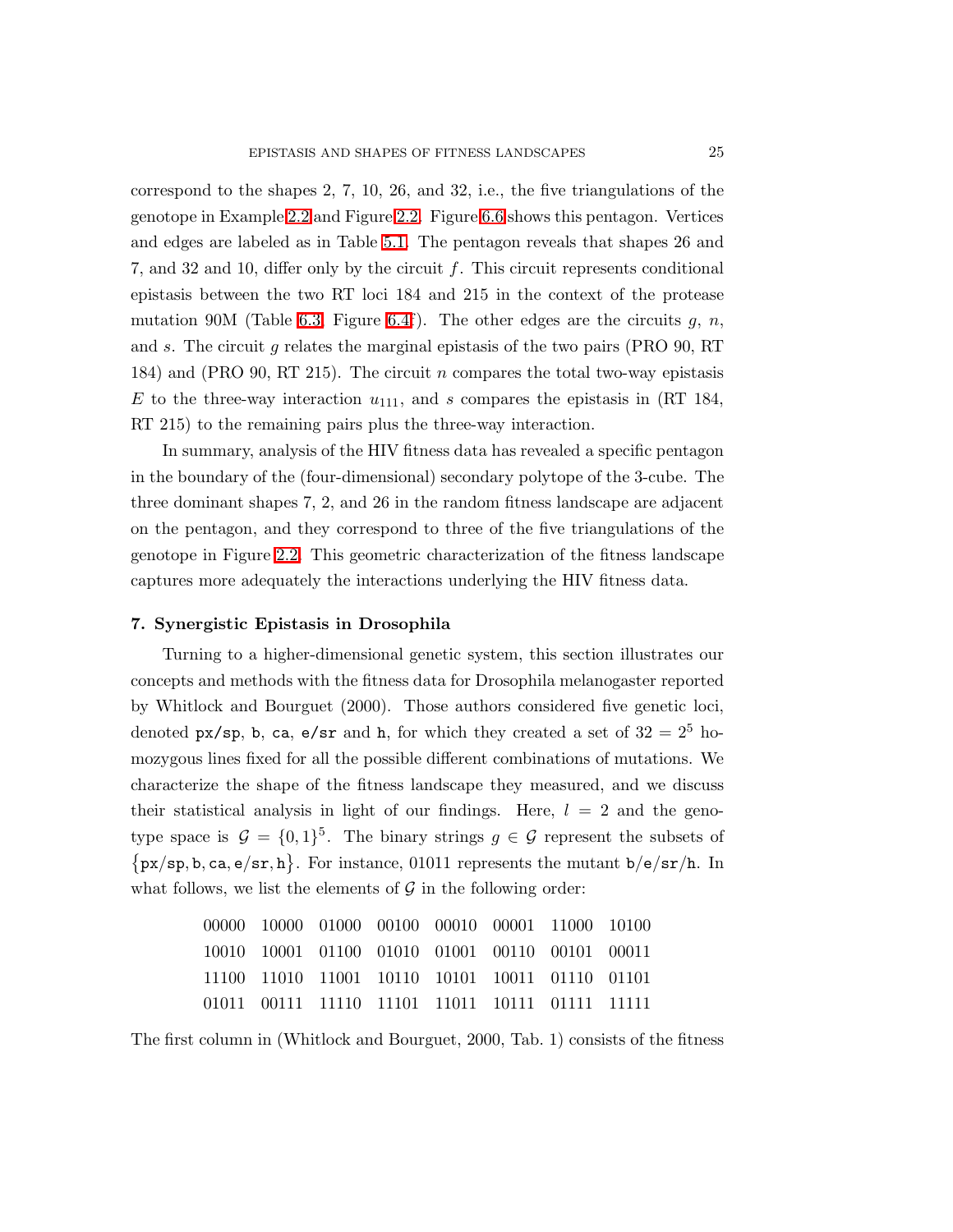values  $w_{ijklm}$  which measure the relative reproductive fitness of each strain:

|  |  | $-0.232$ $-0.850$ $-0.312$ $-0.214$ $-0.847$ $0.507$ $-0.238$ $-0.490$  |  |  |
|--|--|-------------------------------------------------------------------------|--|--|
|  |  | $-1.030$ $0.232$ $-0.968$ $-1.338$ $-0.034$ $-1.47$ $-0.739$ $0.2176$   |  |  |
|  |  | $-0.712$ $-1.820$ $-0.529$ $-0.786$ $-0.195$ $-0.641$ $-1.945$ $-0.047$ |  |  |
|  |  | $0.0264$ $-1.296$ $-2.446$ $-1.973$ $-1.180$ $-1.024$ $-1.856$ $-4.560$ |  |  |
|  |  |                                                                         |  |  |

These values define the fitness landscape  $w : \mathcal{G} \to \mathbb{R}$ , e.g.,  $w_{01100} = -0.968$ .

Whitlock and Bourguet's analysis of epistasis begins with an examination of the ten two-way interactions. They find that six of the 10 pairs show significant interaction. In all of them the direction of the effect is negative (synergistic epistasis). As we show below, each of the two-way interactions depends on the genotypes at the remaining loci, and a refined analysis provides more information.

The shape  $\Pi_G[w]$  of the Drosophila fitness landscape is a triangulation of the 5-cube  $\Pi_G$ . It consists of the 110 maximal simplices displayed in Figure [7.7.](#page-26-0) Although the figure does not convey an intuitive image of the shape, it precisely characterizes the interactions. For verification, we computed the triangulation twice, once using the computer algebra software Macaulay 2 (Grayson and Stillman, 1999) and once using the geometry software Polymake (Gawrilow and Joswig, 2001), both in less than one second running time on a standard PC.

Returning to the question of synergistic epistasis, we examine each pair of loci when we fix the values (0 or 1) at the remaining three loci. For example, the first pair of loci  $(1, 2)$  (i.e.,  $(px / sp, b)$ ) has positive epistasis twice, namely when there is either no other mutation or only the mutation 3 (ac). However, as soon as either of mutations  $4 \times (\epsilon/\text{sr})$  or 5 (h) occurs, the epistasis between  $\text{px}/\text{sp}$  and b becomes negative. Algebraically, if we write

$$
\alpha_{**klm} = w_{00klm} + w_{11klm} - w_{01klm} - w_{10klm}
$$

then  $\alpha_{**000} = 0.692$  and  $\alpha_{**100} = 0.532$  are positive while the other six epistatic interactions have negative numerical values:

$$
\alpha_{**001} = -0.220 \qquad \alpha_{**010} = -0.299 \qquad \alpha_{**011} = -0.3478
$$
  

$$
\alpha_{**101} = -2.470 \qquad \alpha_{**110} = -1.185 \qquad \alpha_{**111} = -2.976.
$$

Biologically, this analysis confirms the negative total marginal two-way epistasis described in (Whitlock and Bourguet, 2000), however it also reveals precise information about the conditional epistasis. Geometrically, an analysis of all two-way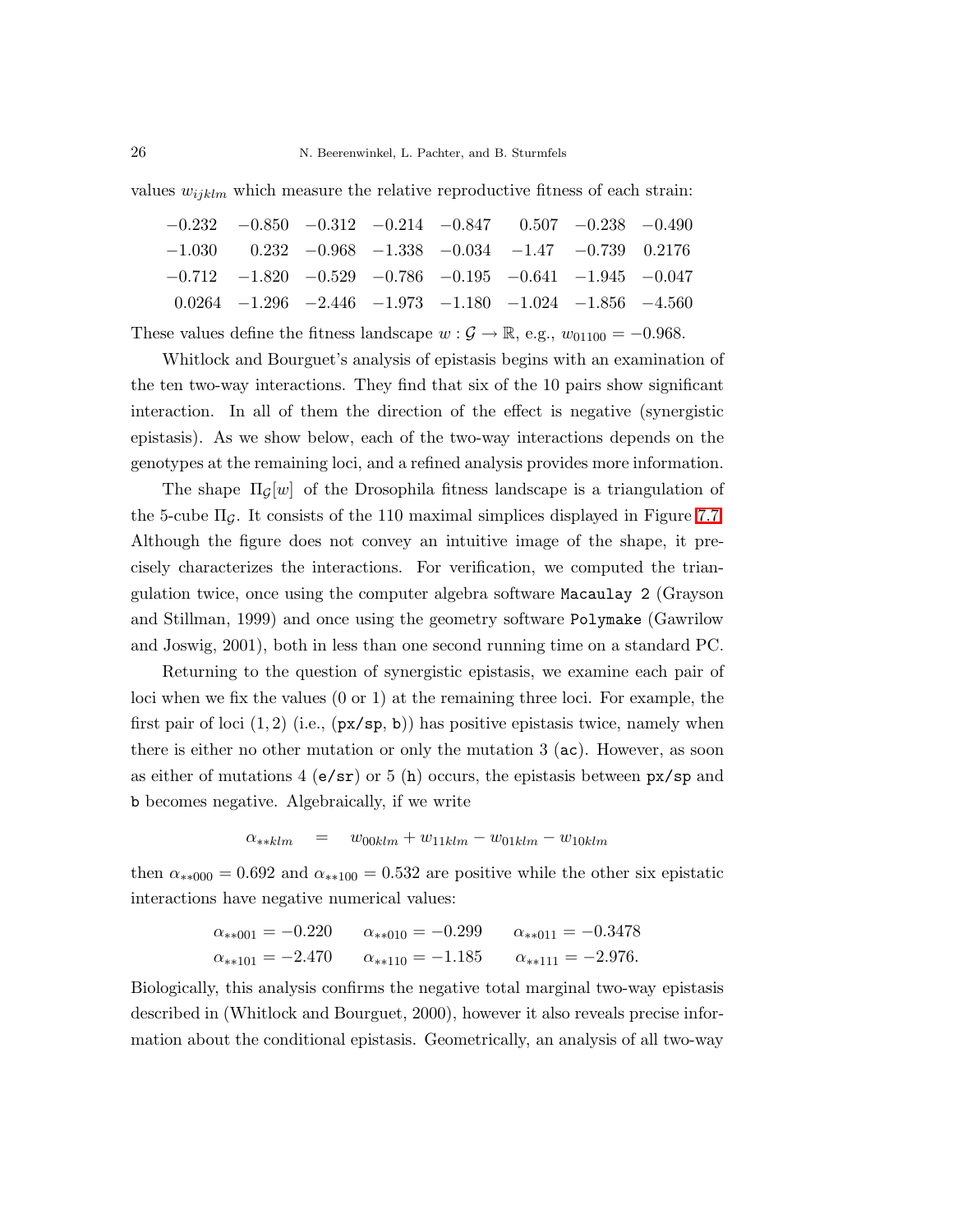{00000, 00001, 00011, 00100, 01000, 11000}{00000, 00001, 00011, 00100, 10001, 11000} {00000, 00010, 00011, 00100, 01000, 11000}{00000, 00010, 00011, 00100, 10110, 11000} {00000, 00010, 00011, 10010, 10110, 11000}{00000, 00011, 00100, 10001, 10100, 11000} {00000, 00011, 00100, 10100, 10110, 11000}{00000, 00011, 10001, 10010, 10110, 11000} {00000, 00011, 10001, 10100, 10110, 11000}{00000, 10000, 10001, 10010, 10100, 11000} {00000, 10001, 10010, 10100, 10110, 11000}{00001, 00011, 00100, 00101, 01101, 10101} {00001, 00011, 00100, 01000, 01011, 11000}{00001, 00011, 00100, 01011, 01101, 11000} {00001, 00011, 00100, 01101, 10001, 10101}{00001, 00011, 00100, 01101, 10001, 11000} {00001, 00011, 01011, 01101, 10001, 11000}{00001, 00100, 01000, 01011, 01101, 11000} {00001, 01000, 01001, 01011, 01101, 11000}{00001, 01001, 01011, 01101, 10001, 11000}  $\{00010, 00011, 00100, 00110, 01011, 10110\} \{00010, 00011, 00100, 01000, 01011, 10110\}$ {00010, 00011, 00100, 01000, 10110, 11000}{00010, 00011, 01000, 01011, 10110, 11000} {00010, 00011, 01011, 10010, 10110, 11000}{00010, 00100, 00110, 01011, 01110, 10110} {00010, 00100, 01000, 01010, 01011, 10110}{00010, 00100, 01010, 01011, 01110, 10110} {00010, 01000, 01010, 01011, 10110, 11000}{00010, 01010, 01011, 10010, 10110, 11000} {00011, 00100, 00101, 00111, 01101, 10101}{00011, 00100, 00110, 00111, 01101, 10110} {00011, 00100, 00110, 01011, 01101, 10110}{00011, 00100, 00111, 01101, 10101, 10111} {00011, 00100, 00111, 01101, 10110, 10111}{00011, 00100, 01000, 01011, 10110, 11000} {00011, 00100, 01011, 01101, 10110, 11000}{00011, 00100, 01101, 10001, 10100, 10101} {00011, 00100, 01101, 10001, 10100, 11000}{00011, 00100, 01101, 10100, 10101, 10110} {00011, 00100, 01101, 10100, 10110, 11000}{00011, 00100, 01101, 10101, 10110, 10111} {00011, 00110, 00111, 01011, 01101, 10110}{00011, 00111, 01011, 01101, 10110, 10111} {00011, 01011, 01101, 10001, 10101, 10110}{00011, 01011, 01101, 10001, 10110, 11000} {00011, 01011, 01101, 10101, 10110, 10111}{00011, 01011, 10001, 10011, 10110, 10111} {00011, 01011, 10001, 10011, 10110, 11000}{00011, 01011, 10001, 10101, 10110, 10111} {00011, 01011, 10010, 10011, 10110, 11000}{00011, 01101, 10001, 10100, 10101, 10110}  $\{00011, 01101, 10001, 10100, 10110, 11000\} \{00011, 10001, 10010, 10011, 10110, 11000\}$ {00100, 00110, 01011, 01101, 01110, 10110}{00100, 01000, 01010, 01011, 01110, 10110} {00100, 01000, 01011, 01100, 01101, 11100}{00100, 01000, 01011, 01100, 01110, 10110} {00100, 01000, 01011, 01100, 10110, 11100}{00100, 01000, 01011, 01101, 11000, 11100} {00100, 01000, 01011, 10110, 11000, 11100}{00100, 01011, 01100, 01101, 01110, 10110} {00100, 01011, 01100, 01101, 10110, 11100}{00100, 01011, 01101, 10110, 11000, 11100} {00100, 01101, 10100, 10110, 11000, 11100}{00110, 00111, 01011, 01101, 01110, 10110} {00111, 01011, 01101, 01110, 01111, 10110}{00111, 01011, 01101, 01111, 10110, 10111} {01000, 01010, 01011, 01110, 10110, 11100}{01000, 01010, 01011, 10110, 11000, 11100} {01000, 01011, 01100, 01110, 10110, 11100}{01001, 01011, 01101, 10001, 11000, 11001} {01010, 01011, 01110, 10110, 11010, 11100}{01010, 01011, 10010, 10110, 11000, 11010} {01010, 01011, 10110, 11000, 11010, 11100}{01011, 01100, 01101, 01110, 10110, 11100} {01011, 01101, 01110, 01111, 10110, 11110}{01011, 01101, 01110, 10110, 11100, 11110} {01011, 01101, 01111, 10110, 10111, 11110}{01011, 01101, 01111, 10111, 11011, 11110}  $\{01011, 01101, 10001, 10101, 10110, 11000\} \{01011, 01101, 10001, 10101, 11000, 11001\}$  $\{01011, 01101, 10101, 10110, 10111, 11100\} \{01011, 01101, 10101, 10110, 11000, 11100\}$ {01011, 01101, 10101, 10111, 11011, 11100}{01011, 01101, 10101, 11000, 11001, 11100}  $\{01011, 01101, 10101, 11001, 11011, 11100\} \{01011, 01101, 10110, 10111, 11100, 11110\}$ {01011, 01101, 10111, 11011, 11100, 11110}{01011, 01110, 10110, 11010, 11100, 11110} {01011, 10001, 10011, 10110, 10111, 11011}{01011, 10001, 10011, 10110, 11000, 11011} {01011, 10001, 10101, 10110, 10111, 11011}{01011, 10001, 10101, 10110, 11000, 11011} {01011, 10001, 10101, 11000, 11001, 11011}{01011, 10010, 10011, 10110, 11000, 11011} {01011, 10010, 10110, 11000, 11010, 11011}{01011, 10101, 10110, 10111, 11011, 11100} {01011, 10101, 10110, 11000, 11011, 11100}{01011, 10101, 11000, 11001, 11011, 11100} {01011, 10110, 10111, 11011, 11100, 11110}{01011, 10110, 11000, 11010, 11011, 11100} {01011, 10110, 11010, 11011, 11100, 11110}{01101, 01111, 10111, 11011, 11101, 11110} {01101, 10001, 10100, 10101, 10110, 11000}{01101, 10100, 10101, 10110, 11000, 11100} {01101, 10101, 10111, 11011, 11100, 11101}{01101, 10101, 11001, 11011, 11100, 11101} {01101, 10111, 11011, 11100, 11101, 11110}{01111, 10111, 11011, 11101, 11110, 11111}

<span id="page-26-0"></span>Figure 7.7: The shape of the Drosophila fitness landscape.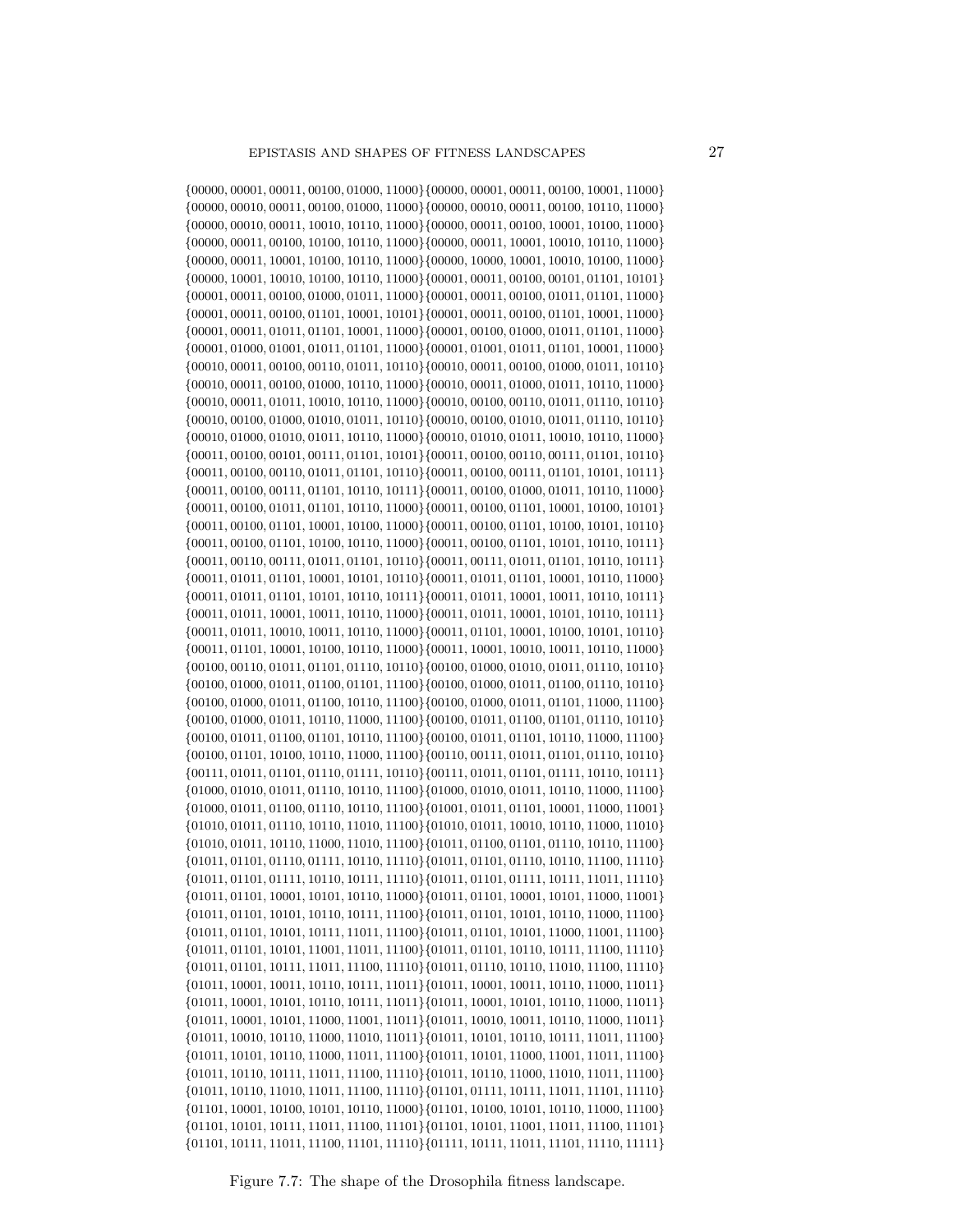interactions involves examining the 80 two-dimensional faces of the 5-cube. Of these 80 squares, we find that precisely 26 have positive epistasis. We list the numerical values of the 26 positive interactions grouped by pairs of loci:

- $(1,2)$   $\alpha_{**000} = 0.692$ ,  $\alpha_{**100} = 0.532$ ,
- $(1,3)$   $\alpha_{*0*00} = 0.342, \alpha_{*0*01} = 0.819, \alpha_{*0*10} = 0.867, \alpha_{*0*11} = 1.1306, \alpha_{*1*00} =$ 0.182,
- (1,4)  $\alpha_{*00*0} = 0.435, \alpha_{*01*0} = 0.960,$
- $(1,5) \ \alpha_{*000*} = 0.343, \ \alpha_{*010*} = 0.820,$
- (2,3)  $\alpha_{0**01} = 1.233, \alpha_{0**10} = 0.016,$
- $(2,4)$   $\alpha_{0*0*1} = 0.3498$ ,  $\alpha_{0*1*0} = 0.279$ ,  $\alpha_{1*0*1} = 0.222$ ,
- $(2,5)$   $\alpha_{0*01*} = 0.2998$ ,  $\alpha_{0*10*} = 1.446$ ,  $\alpha_{1*01*} = 0.251$ ,
- (3,4)  $\alpha_{01**0} = 0.049, \alpha_{10**1} = 0.044,$

$$
(3.5) \ \alpha_{01*0*} = 0.643,
$$

 $(4,5)$   $\alpha_{000**} = 0.3256$ ,  $\alpha_{001**} = 0.699$ ,  $\alpha_{010**} = 1.0864$ ,  $\alpha_{110**} = 0.931$ .

Considering that  $54/80 = 0.675$  is higher than the fraction 0.6 of negative twoway interactions identified by Whitlock and Bourguet, and that many of the positive epistatic interactions are very small, one can argue a stronger case for synergistic epistasis. Importantly, our analysis also reveals exactly which pairs of loci can have positive or negative epistasis, and how this depends on the patterns at the other loci. The pair  $(1,3)$  (i.e.,  $(px/sp, ca)$ ) has the largest number of positive epistasis patterns, namely five, while the pair  $(3,5)$  (i.e.,  $(ca, h)$ ) has only one. In order to assess the statistical significance of these interactions, it is imperative to have replicates of the fitness measurements (cf. Section 6).

The shape of the fitness landscape also reveals information about the fittest population. To see this, we return to the geometry in Figure [7.7.](#page-26-0) The polyhedral complex dual to the triangulation, is referred to as the *tight span* (Grier et al., 2006). For our data, the tight span is three-dimensional, with f-vector  $(110, 214, 127, 22)$ . Besides the 22 three-dimensional cells, the tight span of  $\Pi$ <sub>G</sub>[w]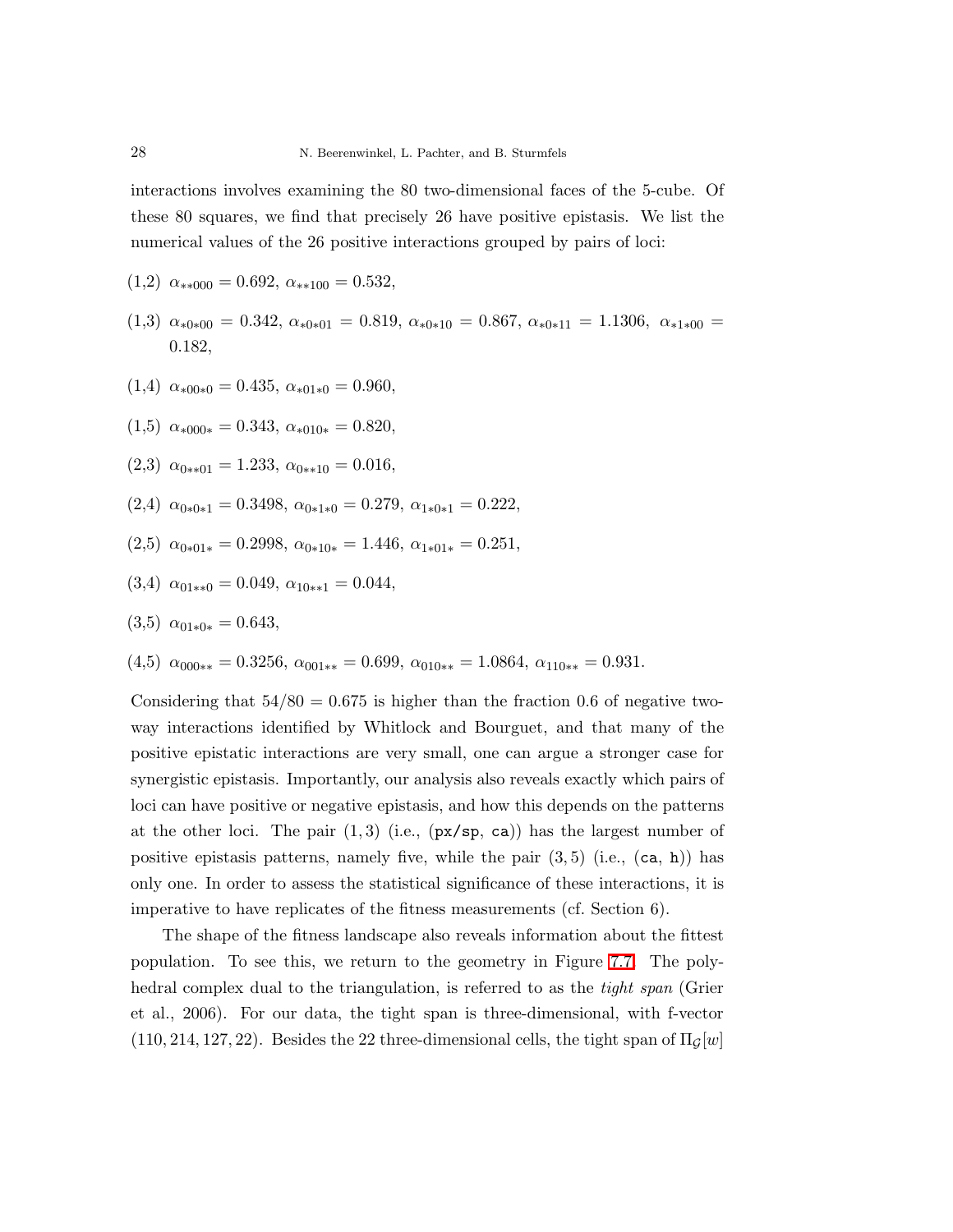has ten maximal cells of dimension 2 and two maximal cells of dimension one. These two "tentacles" correspond to the genotypes 10000 and 11111 which are "sliced off" in the triangulation, i.e., each of them lies in only one maximal simplex. The GKZ vector of the triangulation  $\Pi_G[w]$  equals 1/120 times

$$
\begin{array}{ccccccccc}\n(12, & 1, & 21, & 46, & 13, & 13, & 64, & 17, \\
12, & 35, & 7, & 10, & 3, & 7, & 2, & 51, \\
33, & 7, & 7, & 83, & 30, & 7, & 15, & 64, \\
80, & 9, & 12, & 5, & 24, & 22, & 7, & 1)\n\end{array}
$$

Recall that the entry of this vector indexed by genotope  $g \in \mathcal{G}$  is the probability that  $g$  appears in the fittest population for a randomly chosen allele frequency vector. For instance, for the strain  $10110 = \frac{px}{sp}{ca/e}/\frac{sr}{br}$  that probability is  $83/120 = 69.2\%$ . The triangulation  $\Pi_G[w]$  can also be written in a way which is complementary to the list of 110 maximal simplices. Namely, there are 332 minimal non-faces of  $\Pi_G[w]$ , 31 non-triangles, and the one non-tetrahedron

# {00100, 00010, 11000, 01011}.

The shape of the fitness landscape implies that these four Drosophila mutants cannot coexist in a maximally fit population, however any three of them can.

### 8. Discussion

Our description of the shape of fitness landscapes in terms of triangulations of the genotope directly reveals information about all the interactions among the genotypes. In the case of many organisms, including humans, polymorphism occurs at single nucleotides in the genome (SNPs), and is usually of two types. Thus, even though humans are diploid, and in principle there could be 16 possible alleles at a polymorphic site, there are usually only  $l = 2$ . It is important to note that even though the number of SNPs is in the millions, the *human genotope* is determined only by the genotypes occurring in the population. The linkage disequilibrium structure of the human population (The International HapMap Consortium, 2005) suggests that the dimension of this genotope is far smaller than would be suggested by the number of SNPs. Thus, there is hope that in the future, with measurements of fitness one can learn about populations by examining the shapes of fitness landscapes on the human genotope. In the meantime, the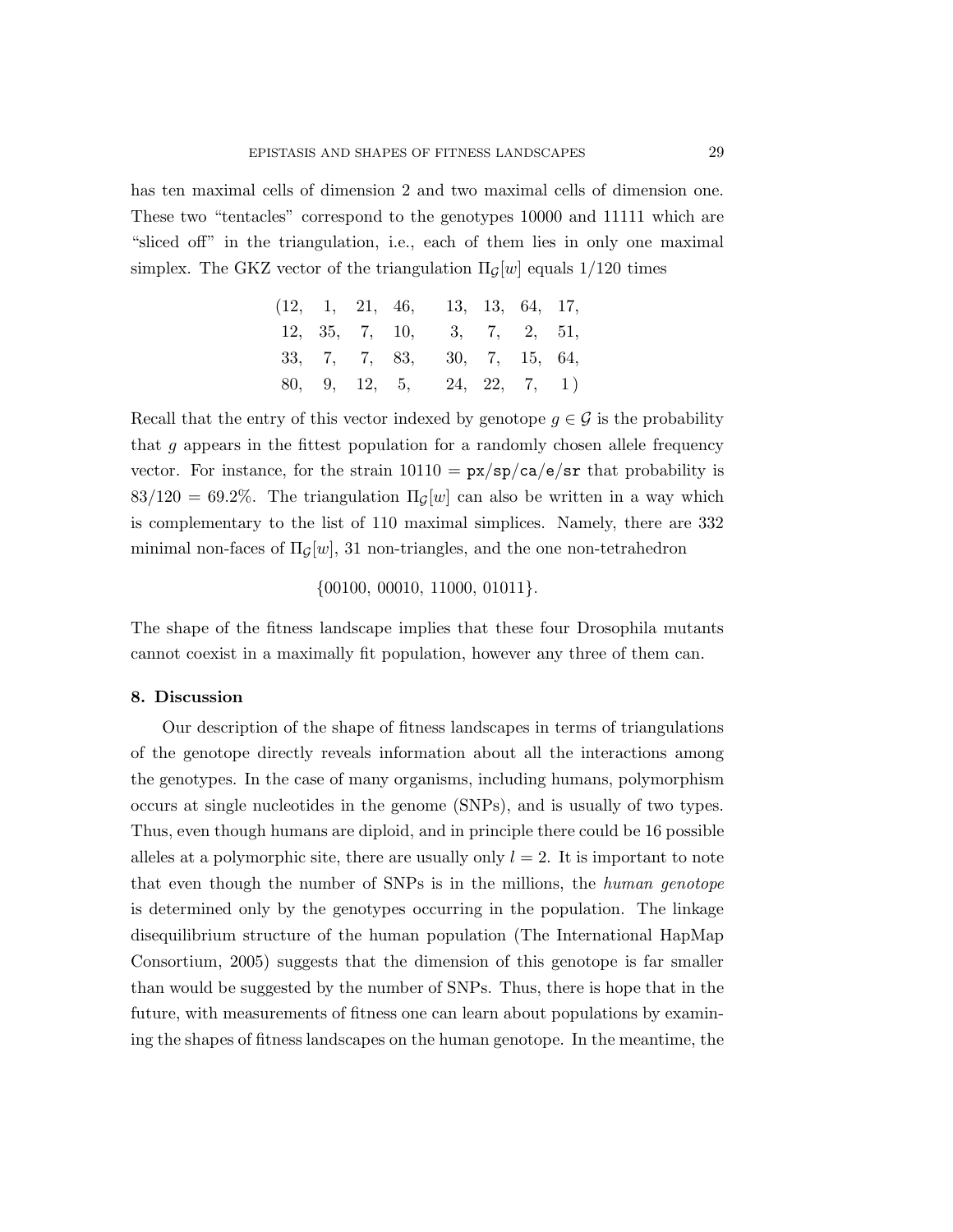mathematics we have developed will be useful for studying interactions among genotypes in small mutation studies.

Another interpretation of the triangulations of the genotope is in terms of the genotypes that can occur in maximally fit populations. Such populations must consist of genotypes that label one simplex in the triangulation. In other words, the description of the shape of fitness landscapes that we have provided is fundamental for understanding the genotypes of populations that evolve by recombination but without mutation. In the case of populations that evolve with mutation, but without recombination, a complementary analysis of fitness landscapes in terms of linear extensions of the genotope (viewed as a poset) is provided by Weinreich (2005). An understanding of the relationship between these approaches will lead to a deeper understanding of populations that evolve by recombination and mutation.

What our study and Weinreich's have in common is that they fall into the domain of non-parametric statistics. In contrast to other papers on fitness landscapes, including (Karlin and Feldman, 1970) and (Kondrashov and Kondrashov, 2001), we do not make *a priori* assumptions about the fitness landscape. In particular, our analysis of the data in Sections 6 and 7 is not based on any choice of model for w. On the other hand, the geometry of the secondary polytope interfaces well with Bayesian statistics, because any family of distributions on  $\mathbb{R}^{\mathcal{G}}$  induces a family of distributions on the finite set of possible shapes.

# Acknowledgments

This paper was inspired by the DARPA workshop on Fitness Landscapes held at Berkeley in February 2006. We thank Sebastian Bonhoeffer, Richard Lenski and Sally Otto for helpful discussions. N.B. was supported by the Deutsche Forschungsgemeinschaft (BE 3217/1-1). L.P. and B.S. were supported by the DARPA program "Fundamental Laws in Biology" (HR0011-05-1-0057).

### References

- Bateson, W. (1909). *Mendel's Principles of Heredity*. Cambridge University Press, Cambridge, UK.
- Beerenwinkel, N., Eriksson, N. and Sturmfels, B. (2006). Evolution on distributive lattices. *J. Theor. Biol., to appear.*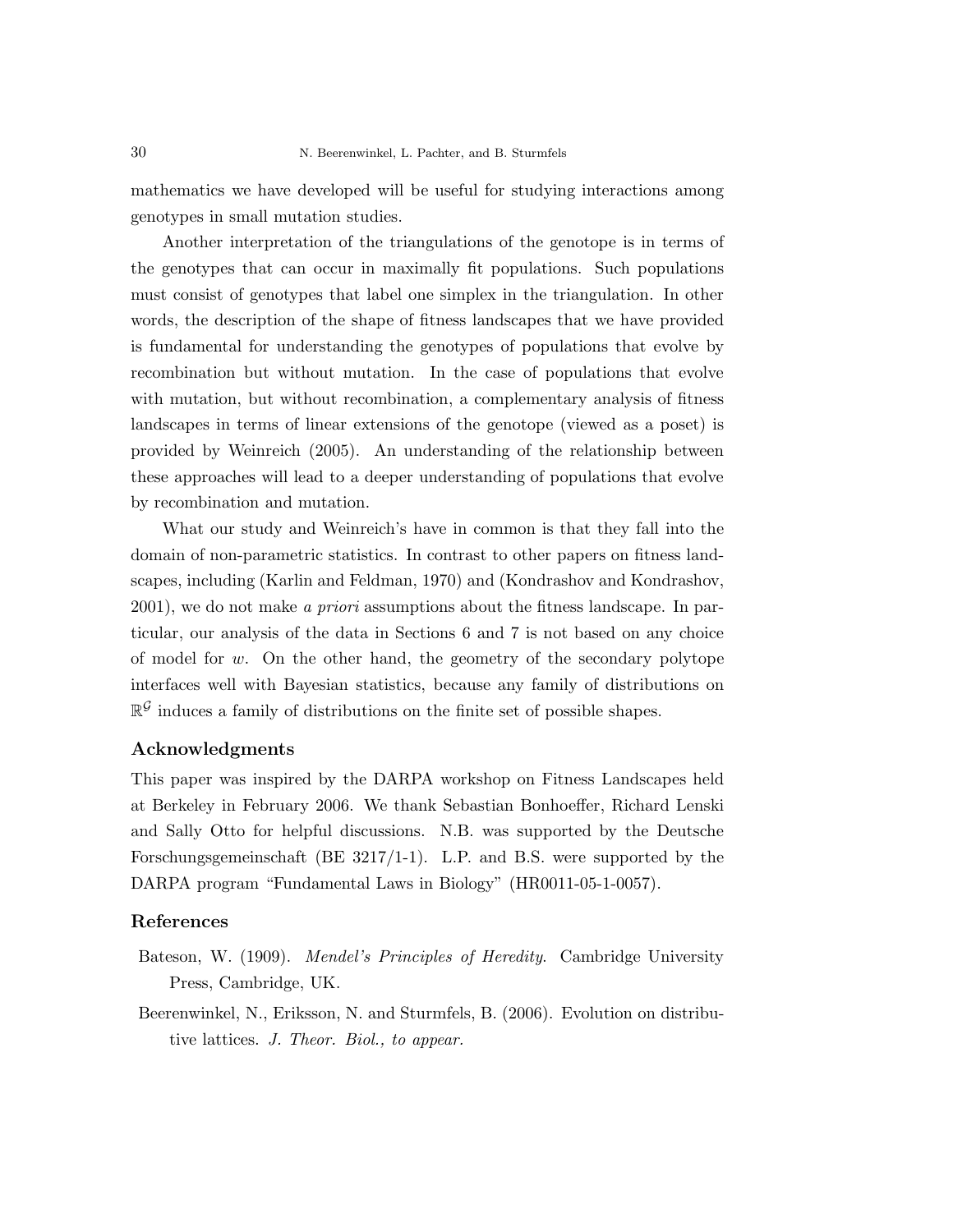- Bonhoeffer, S., Chappey, C., Parkin, N. T., Whitcomb, J. M. and Petropoulos, C. J. (2004). Evidence for positive epistasis in HIV-1. *Science* 306(5701), 1547–1550.
- Cordell, H. J. (2002). Epistasis: what it means, what it doesn't mean, and statistical methods to detect it in humans. *Hum. Mol. Genet.* 11(20), 2463–2468.
- De Loera, J., Rambau, J. and Santos, F. (2006). *Triangulations: Applications, Structures, and Algorithms*. Springer, *to appear*.
- Feldman, M. W., Franklin, I. and Thomson, G. J. (1974). Selection in complex genetic systems. I. The symmetric equilibria of the three-locus symmetric viability model. *Genetics* 76(1), 135–162.
- Fisher, R. A. (1918). The correlations between relatives on the supposition of Mendelian inheritance. *Trans. R. Soc. Edinburgh* 52, 399–433.
- Gavrilets, S. (2004). *Fitness Landscapes and the Origin of Species.* Princeton University Press.
- Gawrilow, E. and Joswig, M. (2001). Polymake: an approach to modular software design in computational geometry. *Proc. 17th ACM Symposium on Computational Geometry*, Medford, MA.
- Grayson, D. R. and Stillman, M. E. (1999). Macaulay 2, a software system for research in algebraic geometry. <http://www.math.uiuc.edu/Macaulay2/>.
- Grier, D., Huggins, P., Sturmfels, B. and Yu, J. (2006). The hyperdeterminant and triangulations of the 4-cube. *submitted*.
- Hallgrímsdóttir, I. B. (2005). Statistical methods for gene mapping in complex diseases. Ph.D. thesis in Statistics, UC Berkeley.
- Hendy. M. D. and Charleston, M.A. (1993). Hadamard conjugation: a versatile tool for modelling nucleotide sequence evolution. *New Zealand J. Botany* 31, 231–237.
- Karlin, S. and Feldman, M. W. (1970). Linkage and selection: two locus symmetric viability model. *Theor. Popul. Biol.* 1(1), 39–71.
- Kondrashov, F. A. and Kondrashov, A. S. (2001). Multidimensional epistasis and the disadvantage of sex. *Proc. Natl. Acad. Sci. U.S.A.* 98(21),